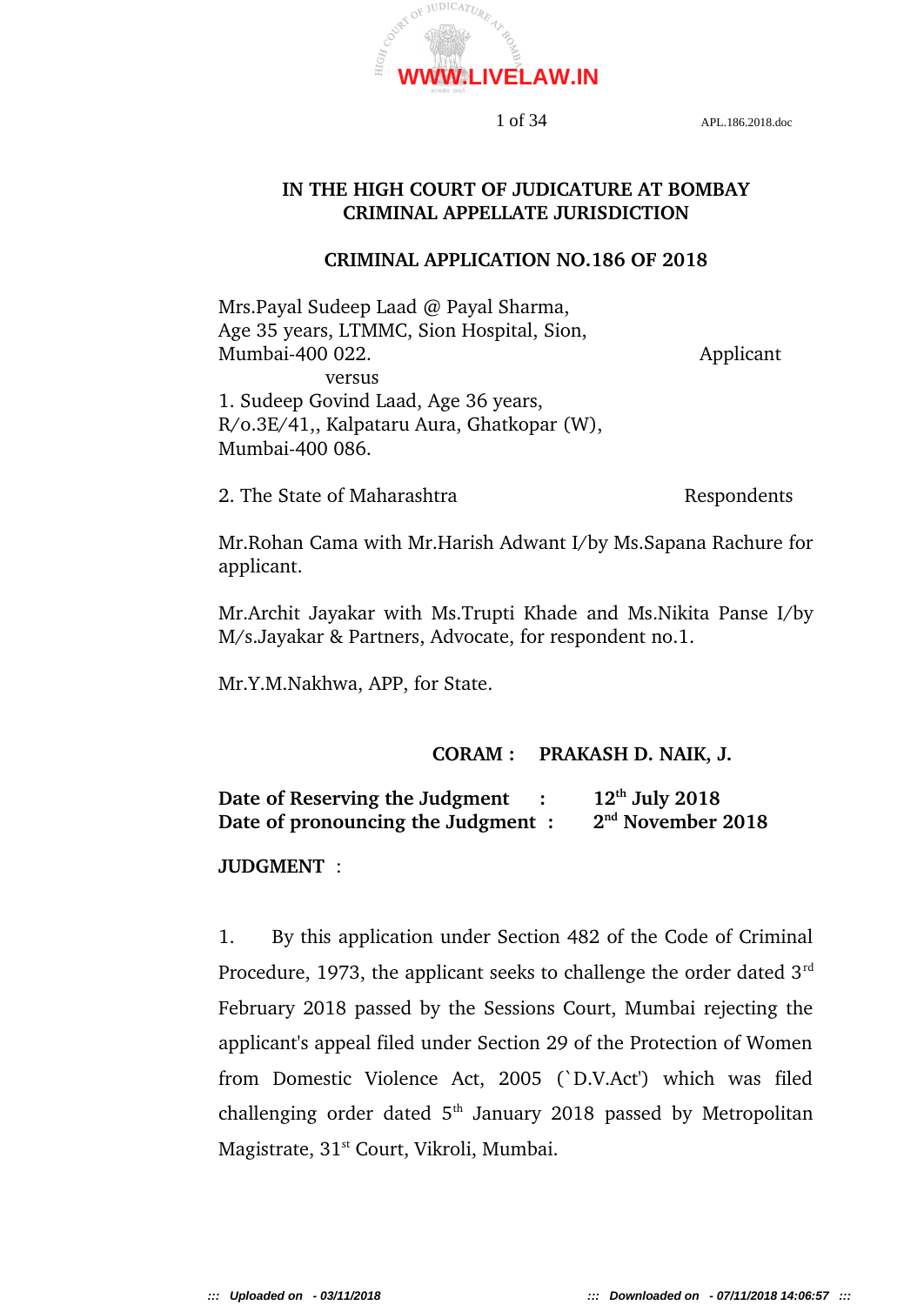

2. The relevant facts for determining the issues raised in this application are as follows :

a) The marriage between the applicant and respondent no.1 was solemnized on  $7<sup>th</sup>$  May 2008. Out of the wedlock child Vihan was born on  $14<sup>th</sup>$  September 2012;

b) On  $17<sup>th</sup>$  July 2017 the applicant filed an application before the learned Metropolitan Magistrate under Section 12 of DV Act seeking relief under Sections 18, 19, 20, 21 and 22 of the DV Act. The said application was filed against respondent no.1 and his mother. The proceedings were numbered as CC.122/DV/2017;

c) The applicant left her matrimonial home on  $2<sup>nd</sup>$ December 2017 with child Vihan and made separate residential arrangement along with her parents;

d) The applicant addressed a letter dated  $6<sup>th</sup>$  December 2017 to the school authorities of Vihan. The respondent no.1 preferred application vide Exhibit-9 dated 20<sup>th</sup> December 2017 seeking access of Vihan;

e) The applicant filed her affidavit-in-reply before the learned Magistrate opposing the said application on the ground of maintainability;

f) By order dated  $5<sup>th</sup>$  January 2018, learned Metropolitan Magistrate,  $31^{st}$  Court, Vikroli, allowed the application filed by respondent no.1 and he was allowed to exercise his visitation rights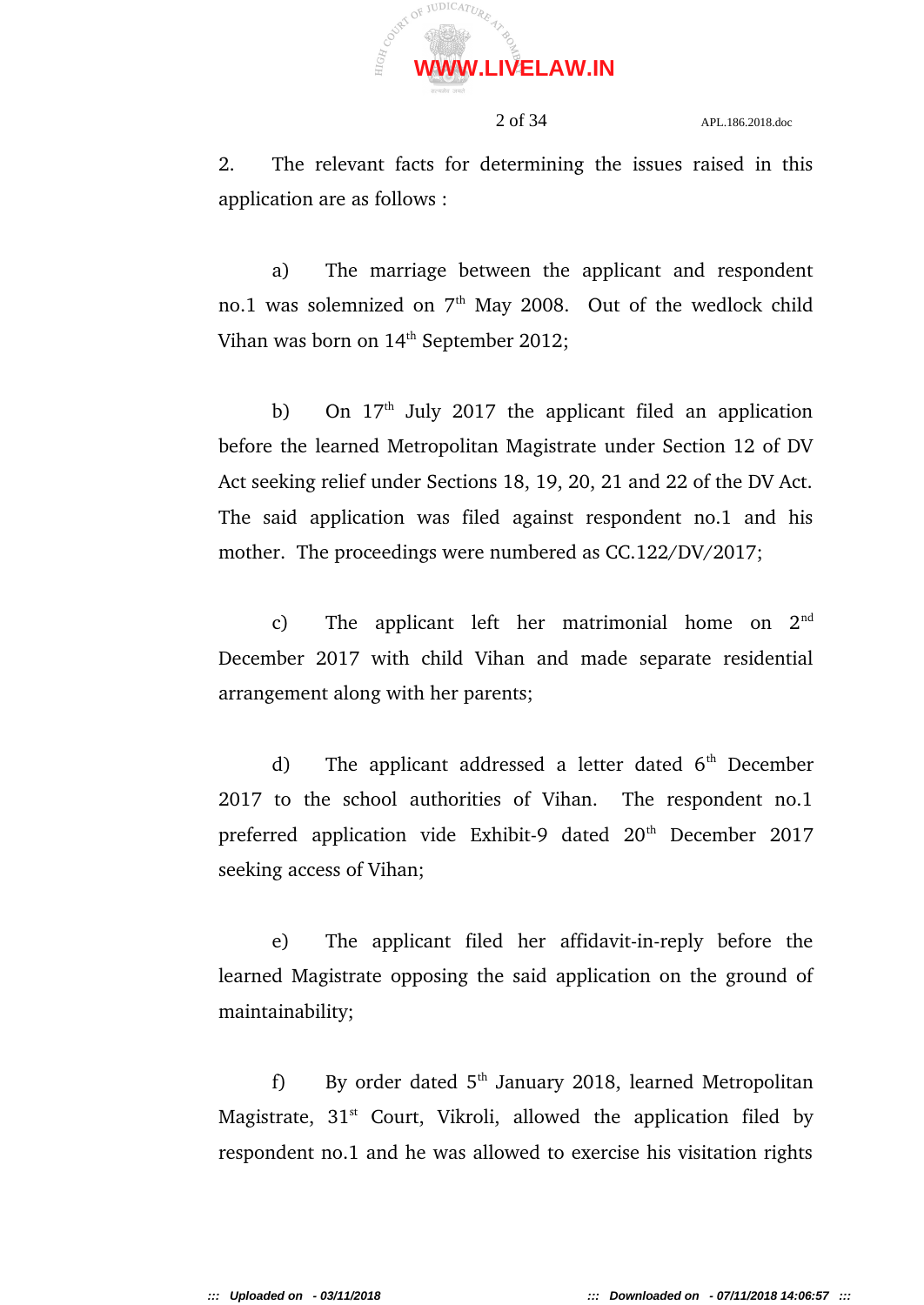

and keep custody of his child for 48 hours for twice in a month i.e. on every second and fourth Friday from 6 pm to Sunday 6 pm i.e. on alternate week ends;

g) The applicant challenged the aforesaid order by preferring appeal before the Sessions Court. The applicant also preferred an application for stay of the order passed by the learned Magistrate. The Sessions Court by order dated  $12<sup>th</sup>$  January 2018 granted interim stay to the order of the learned Magistrate pending hearing of the appeal. The respondent no.1 filed his affidavit-inreply on  $18<sup>th</sup>$  January 2018. The Sessions Judge by order dated  $3<sup>rd</sup>$ February 2018 dismissed Appeal No.30 of 2018 filed by applicant and upheld the order dated  $5<sup>th</sup>$  January 2018 passed by learned Magistrate.

3. Learned counsel for applicant submitted that the impugned orders are contrary to the provisions of law. The applicant was constrained to prefer an application under the DV Act seeking reliefs  $u/s$  18 19, 20, 21 and 22 of the DV Act on  $17<sup>th</sup>$  July 2017. The said application was preferred on account of immense verbal, emotional, physical, economical violence at the hands of respondents. The respondent no.1 did not file his written statement denying any charges against him on several dates and had threatened the applicant to withdraw the complaint. The applicant was constrained to lodge the NC complaints with police. Due to severe apprehension and scary atmosphere at the matrimonial house, the applicant had no alternative but to leave her matrimonial home on  $2<sup>nd</sup>$  December 2017 with child Vihan and made separate residential arrangement along with her parents. It is further submitted that the applicant had to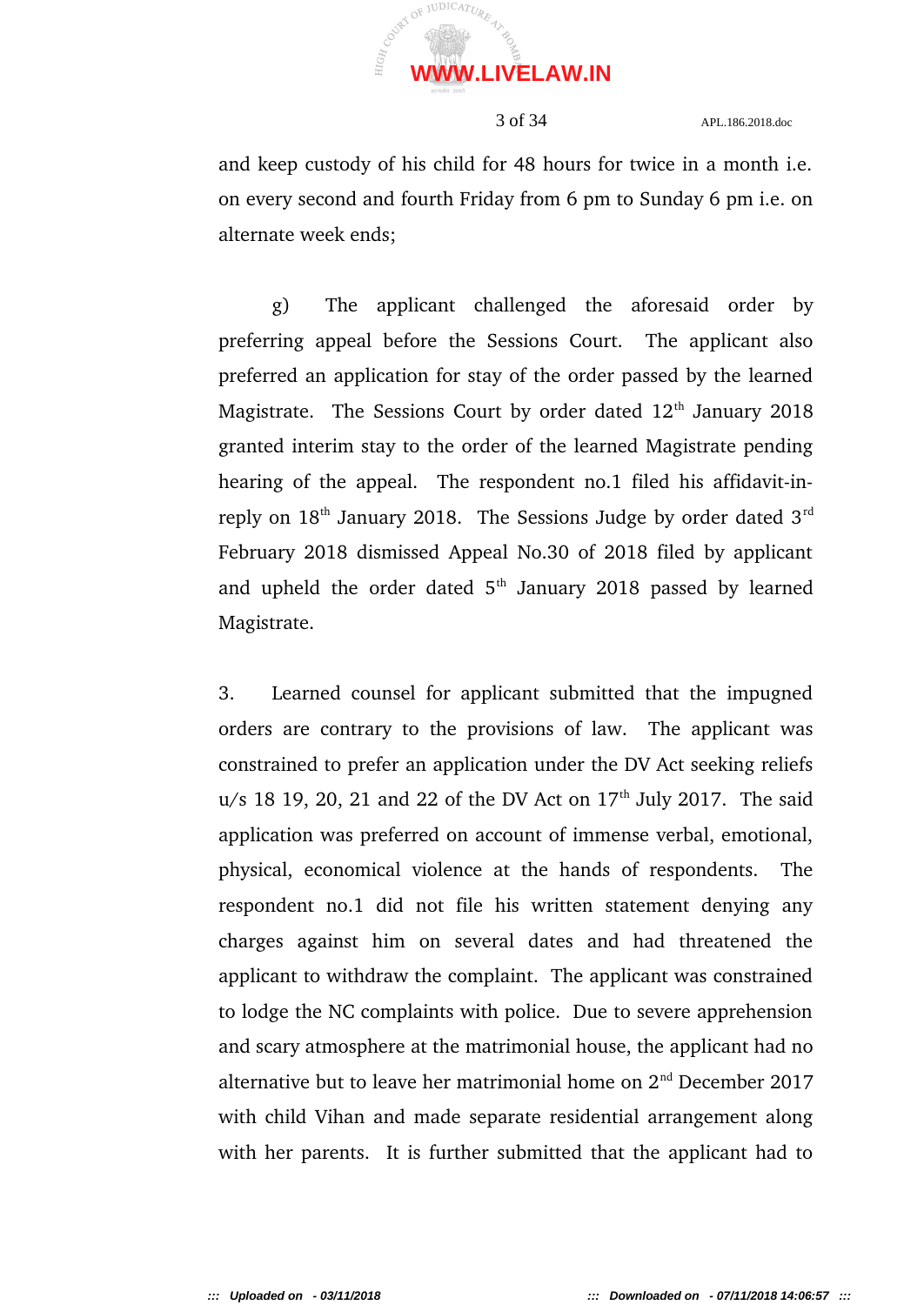

JUDICATURA

 $\Omega$ 

4 of 34 APL.186.2018.doc

address letter dated  $6<sup>th</sup>$  December 2017 to the school authorities of Vihan as the respondent no.1 had threatened kidnapping of child, which is reflected in the NC dated  $28<sup>th</sup>$  November 2017. Without filing written statement and after a period of about five months of filing the complaint under DV Act, the respondent no.1 had preferred an application for urgent interim relief vide Exhibit-9 on  $20<sup>th</sup>$ December 2017. The applicant filed her affidavit-in-reply opposing the application on the ground of maintainability. It is submitted that the learned Magistrate vide order dated  $5<sup>th</sup>$  January 2018 erroneously allowed the application preferred by respondent no.1 and granted relief to respondent no.1. The Sessions Court has also committed an error in rejecting the appeal preferred by the applicant. The learned Sessions Judge has passed the order in violation of principles of natural justice. The applicant was not given an opportunity to represent her by advocate and compelled to argue in person. The Sessions Court also refused to permit the applicant to file the rejoinder. The learned Sessions Judge failed to appreciate that Section 21 applies only when granting custody order during the hearing. The Courts below failed to appreciate that Section 21 does not permit the husband to move for relief under the DV Act independent of the application of the aggrieved person. The learned Sessions Judge failed to appreciate that the DV Act does not contemplate any person besides wife filing an application for custody. The learned Judge failed to appreciate that as per Section 2(a) of DV Act aggrieved person means any woman who is or who has been in a domestic relationship with the respondent and who alleges to have been subjected to any act of domestic violence by the respondent and the provision under Section 21 is not applicable for any person other than the aggrieved person. The Courts below have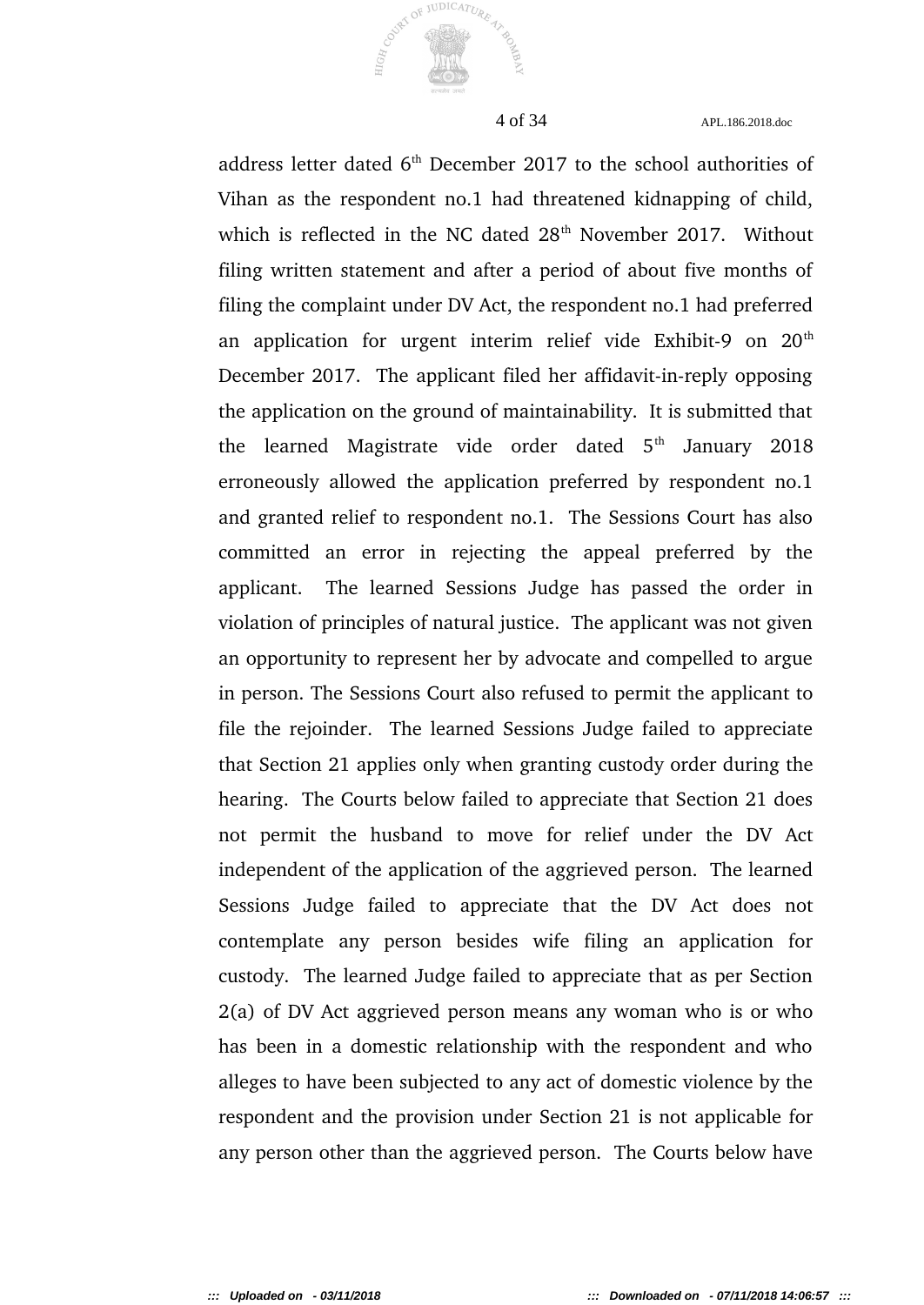

failed to appreciate the scope of Section 21 of DV Act and the scope of visitation rights. The visitation rights can only be for some hours in the Court premises or at some convenient place in presence of mother of the child, who is aggrieved person, as defined in the DV Act. The Sessions Judge has failed to take into consideration the judgments relied upon by the applicant. The child was disturbed after learning about the impugned orders passed by the Courts below. The preliminary objection with regards to the maintainability of the application preferred by respondent no.1 has not been considered in proper perspective by the subordinate Courts. The application was preferred without showing the provision under which respondent no.1 is entitled to file the application. Section 21 clearly expresses that the temporary custody of a child or children can be given to the aggrieved person or the person making an application on her behalf by making necessary arrangement for visit of such child or children by the respondent. The application preferred by respondent no.1 suffers from grave error. The husband cannot file such an application seeking interim custody of the child and the said right is given under the special enactment to the aggrieved person. The aggrieved person as contemplated under the DV Act would mean any woman who is or has been in a domestic relationship with the respondent and who alleges to have been subjected to any act of domestic violence of the respondent and hence the said application was not maintainable in law. It is only when the aggrieved person prefers application for custody and the same is being adjudicated, the Court can consider grant of visitation right of husband. Applicant has filed additional affidavit dated  $3<sup>rd</sup>$ May 2018 and brought on record certain subsequent facts. It is stated that applicant had never tried to keep vihan away from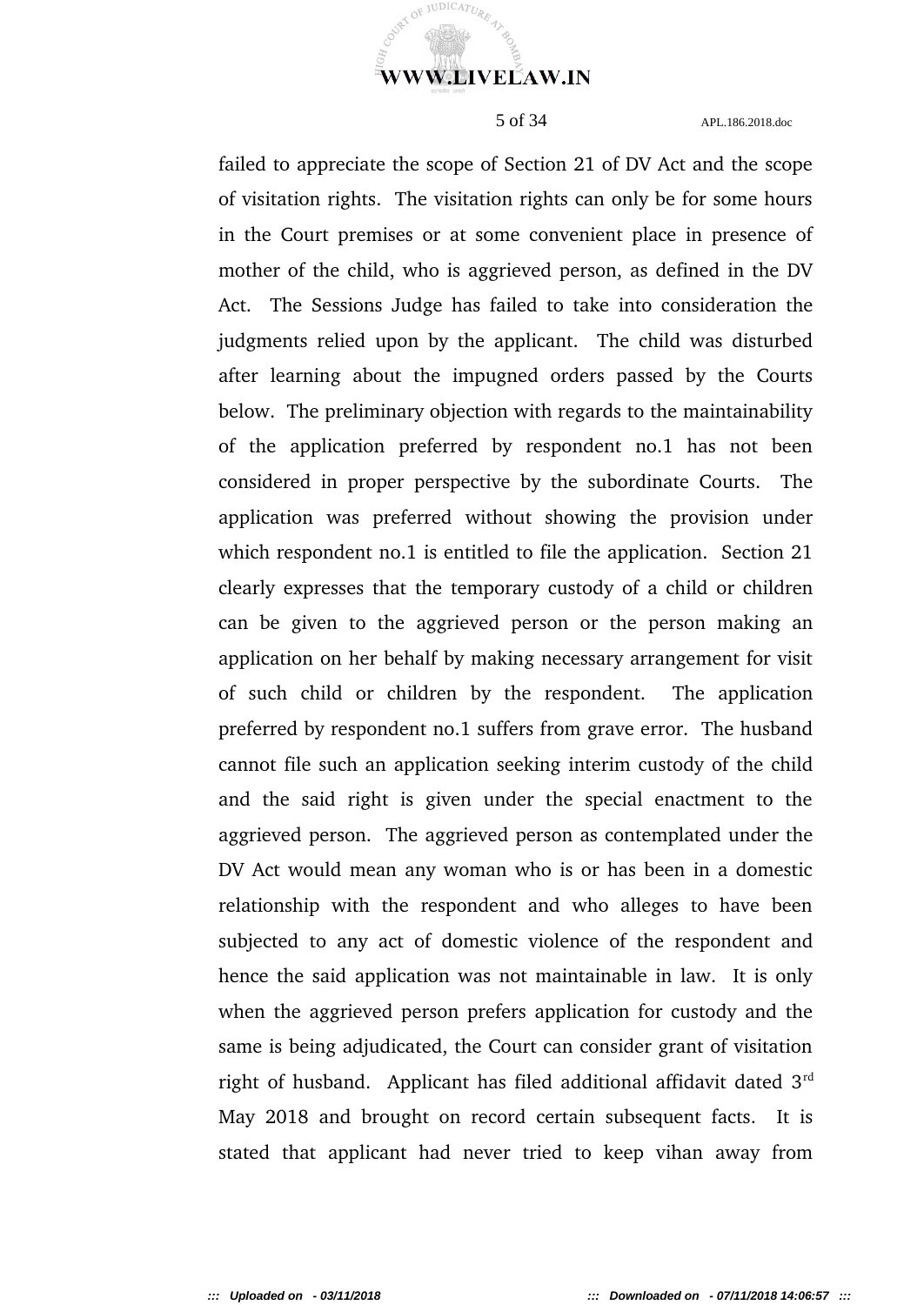

respondent no.1 and made efforts to give access even during pendency of application. However, Vihan is not willing to go overnight with the respondent no.1.

4. Learned counsel for the applicant relied upon several decisions which are as follows :

(i) Board of Trustees of Port of Bombay Vs. Dilipkumar Raghvendranath Nadkarni and others 1983-1-SCC-124;

(ii) Prakashkumar @ Prakash Bhutto Vs. State of Gujarat 2005-2-SCC-409;

(iii) Pallavi Resources Limited Vs. Protos Engineering Co. Pvt.Ltd. 2010-5-SCC-196;

(iv) Judgment passed by Kerala High Court in the case of M.J.Shibin v/s K.C.Diji and others in MAT Appeal No.60/2015;

(v) Cotton Corporation of India Ltd. Vs.United Industrial Bank Ltd. And others (AIR 1983 SC 1272);

(vi) Payal Agarwal Vs. Kunal Agarwal, the decision of the High Court of Rajasthan 2014-Cr.L.J.-4281;

(vii) Decision of the Karnataka High Court in the case of Mrs.Girija Patel Vs. Vijay Rao delivered in Criminal Revision Petition No.1062 of 2014;

(viii) Prakash Kumar Singhee Vs Amrapali Singhee delivered by this Court in Writ Petition No.3553 of 2018 dtd.4.5.2018;

(ix) Dennision Paulraj and others Vs. Union of India 2009-DJLS  $(Madras) - 818;$ 

 $(x)$  Director, CBI and another Vs. D.P.Singh  $(2010)1$ -SCC-647;

(xi) Bharat Alumium Company vs. Kaisar Aluminium Technical Service Inc. (2012)9-SCC-552;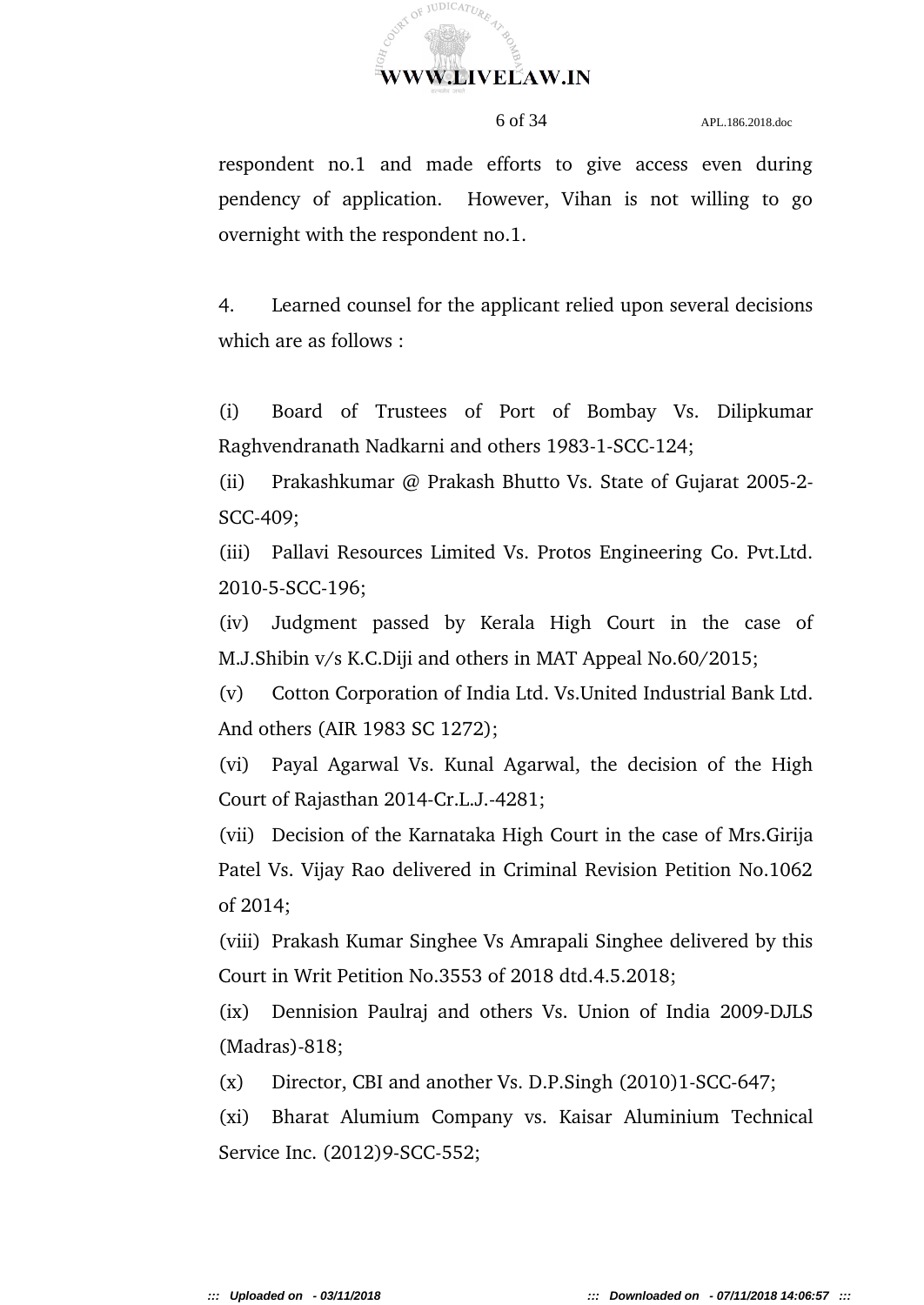

(xii) Roxana Sharma Vs Arun Sharma AIR-2015-SC-2232;

(xiii) Firm Amarnath Bashshwar Dass Vs Tekchand AIR-1972-SC-1548.

5. Learned counsel for respondent no.1 submitted that the complaint under the DV Act was filed by the applicant as a means to pressurize the respondent no.1. During pendency of the said complaint the parties were referred to mediation on  $18<sup>th</sup>$  September 2017. On  $5<sup>th</sup>$  October 2017 mediation proceedings took place. Apprehensive of the fact that the applicant may act on the threat to leave the house with Vihan, the respondent no.1 had addressed the letter to the Senior Inspector of Park Site Police Station narrating the state of events. On 23<sup>rd</sup> October 2017 mediation proceedings took place. On  $3<sup>rd</sup>$  November 2017 mediation proceedings were conducted again and the mediator filed a failure report stating that mediation between both the parties had failed and the matter was adjourned to  $2<sup>nd</sup>$  December 2017. On  $1<sup>st</sup>$  December 2017 brothers of applicant had arrived at their house and began packing certain belongings. On  $2<sup>nd</sup>$  December 2017 the matter was listed before the Court of learned Magistrate. However, the Court was not presiding. The respondent no.1 noticed that the applicant is loading her belongings in to a car. Being aggrieved by the development, the respondent no.1 went to Park Site Police Station to report the incident. The applicant was present at the police station along with her mother and filed NC complaint against respondent no.1. Police refused to entertain the complaint of respondent no.1 and hence he was constrained to file a written complaint with the Assistant Police Inspector and the DCP. The applicant left the matrimonial home on 2<sup>nd</sup> December 2017 with Vihan. The respondent no.1 made repeated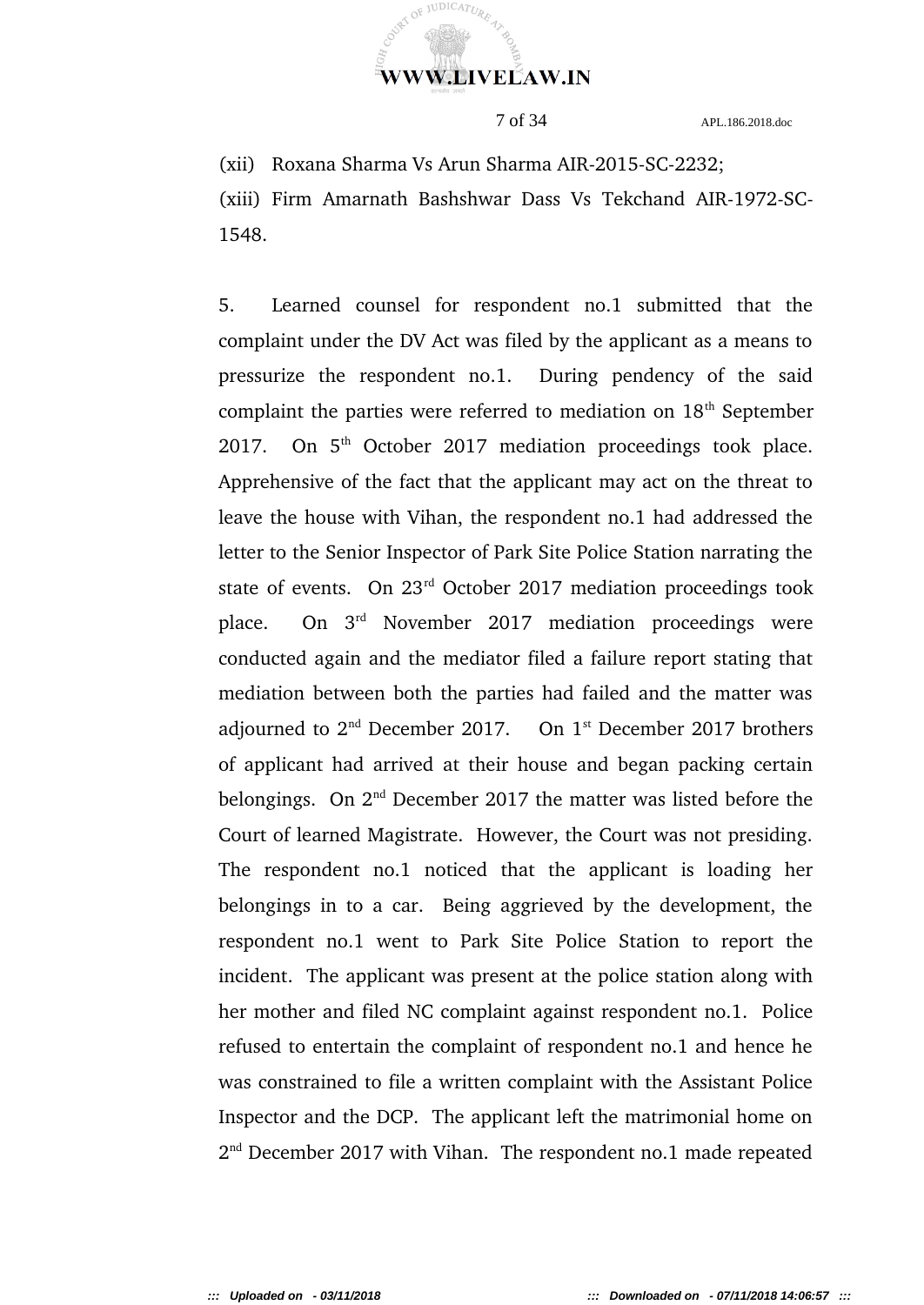

attempts to reach out to applicant and Vihan through phone and emails asking her whereabouts and where she has taken Vihan and why she was not responding. The respondent no.1 visited school where he was informed that Vihan had not attended school. The respondent no.1 then addressed an e-mail to the school authorities informing them that applicant and Vihan have left the house without informing him. On  $6<sup>th</sup>$  December 2017 applicant had addressed a letter to the school that due to marital discord the applicant and respondent no.1 do not live together and that the respondent no.1 should not be granted access of Vihan without her permission. She also forwarded a letter to school bus authorities on  $12<sup>th</sup>$  December 2017 informing them that Vihan should not be dropped at any location other than the one provided by applicant. She also stated that the respondent no.1 should not be allowed to take Vihan any where from the school directly without her prior permission. The respondent no.1 met the school authorities and expressed his concerns. The school assured that they will co-operate and all communications regarding Vihan will also be sent to him. As the applicant was not responding and also the police were not supportive, the respondent no.1 filed an application for child access  $u/s$  21 of DV Act on 20<sup>th</sup> December 2017. The matter was heard by the Trial Court and by order dated  $5<sup>th</sup>$  January 2018, the learned Magistrate partly allowed the application allowing access of Vihan to respondent no.1.

6. It is further submitted that the applicant then preferred an appeal before the Sessions Court which was heard at length. Both the sides were heard and case laws were tendered by both the parties. The Sessions Court was pleased to dismiss the appeal and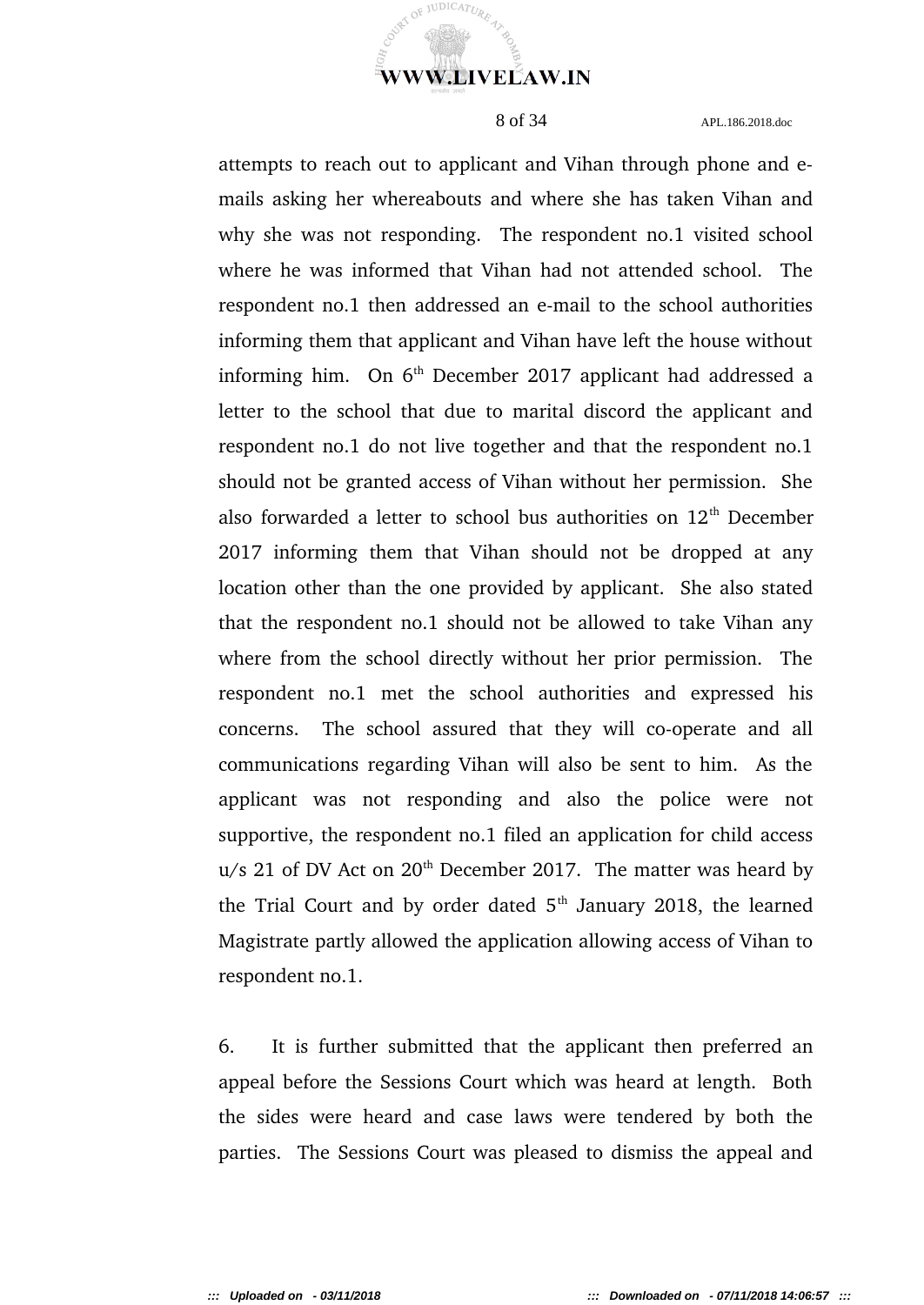

upheld the legality and validity of order dated  $5<sup>th</sup>$  January 2018 passed by the learned Magistrate. It is further submitted that in spite of the aforesaid orders, the attempts to contact applicant to avail the access were futile. The respondent no.1 then visited Park Site Police Station and requested the Protection Officer to facilitate the access. On  $15<sup>th</sup>$  February 2018, the police report was filed by the Protection Officer stating that applicant had refused to grant access as she has filed quashing petition in the High Court challenging the orders passed by the Courts below. It is submitted that there is no reason to interfere in the orders passed by the learned Magistrate and the Sessions Court.

7. It is submitted that the respondent no.1 is deeply concerned about his son's well being and safety. He had never stayed away from him or the house till  $2<sup>nd</sup>$  December 2017. The applicant had forcibly and willfully kept Vihan away from him. The applicant is acting against Vihan's interest. It is in the interest of child's welfare that he received company of both the parents. However, the applicant has taken unilateral decision of removing him from the company of his father. The respondent no.1 being the natural guardian cannot be denied the access to his child and the said fact has been considered by the Courts below. The child needs the company and influence of both his parents. However, the applicant is not considering child's needs and is misusing her position as mother to forcibly keep him away from the respondent no.1. The impugned order passed by the learned Magistrate grants him over night visitation rights for 48 hours i.e. twice in a month as provided for in the said order. It is submitted that the respondent no.1 had specifically prayed for an equal and fair access of his child and has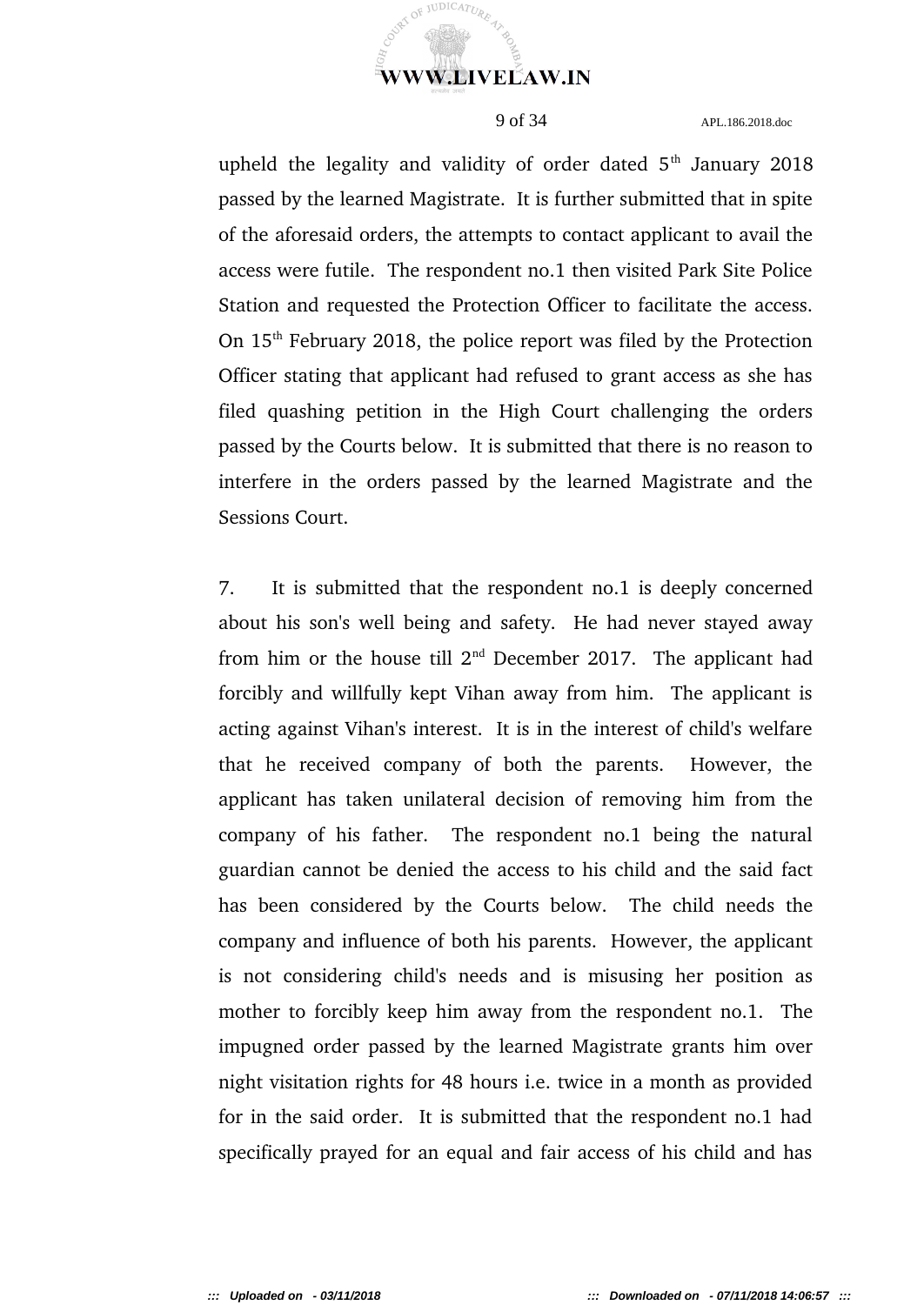

JUDICATUR.

RT OF

10 of 34 APL.186.2018.doc

also prayed for an over night week end access for his child. The respondent no.1 denies the allegations that the applicant had suffered any verbal, emotional, physical or economical violence or immense cruelty at his hands or his mother's hands. Since the child was forcefully and illegally removed from the company of respondent no.1, he was constrained to prefer an application u/s 21 of the DV Act which provides powers to Court to grant visitation rights to the father. It is submitted that the welfare of the child is paramount. It is established by Child Rights Foundation that equal and substantial access should be granted to both the parents. The applicant is trying to deprive over night access of the child and to the father which clearly shows that she is using the child as a tool and thus compromising the growth and well being of the child. As per Section 21 of DV Act, learned Magistrate has exercised his power to grant visitation rights to the respondent no.1 as per the prayer made in the application. The applicant is confusing the two concepts of custody and visitation rights. The Trial Court had allowed over night access to respondent no.1 to exercise his visitation rights. Hence, the order is proper and legal. Learned counsel for applicant relied upon the guidelines circulated by Child Right Foundation which has been accepted by the Government of Maharashtra and circulated to all the Courts across the State of Maharashtra. He placed reliance on clauses 28 and 31 of the said guidelines which are relevant for deciding access and visitation rights. It is submitted that the child was in exclusive custody of the applicant from  $2<sup>nd</sup>$  December 2017 and in these circumstances the application preferred by the respondent no.1 u/s 21 of DV Act was maintainable. It is further submitted that applicant had appeared in person before the Sessions Court and has argued the matter. She has also relied upon the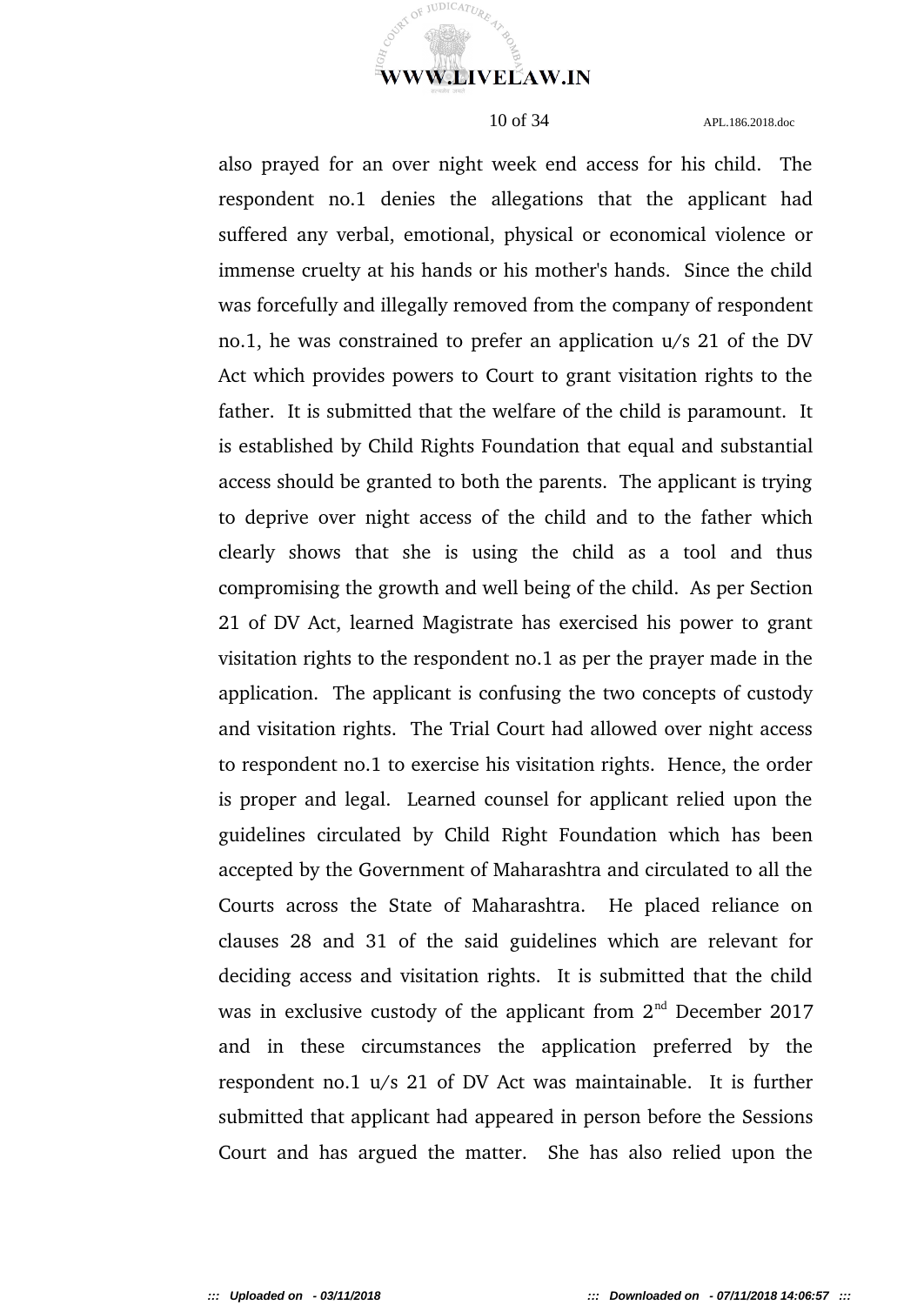

decisions in support of her arguments and therefore in the circumstances it cannot be said that the principle of natural justice has been violated by not giving opportunity to her advocate to advance submissions before the Sessions Court. It is submitted that if the interpretation given by the applicant about maintainability of the application preferred by the respondent no.1 is accepted, it would defeat the whole purpose of the statute. The intent of the legislature and the aim and object of the act has to be taken into consideration. Thus, even if the applicant (wife) had not preferred any application u/s 21 of DV Act, the husband can prefer such an application seeking access to the child. It is submitted that the applicant had taken the child in her custody and in the circumstances she would not have preferred any application u/s 21 of DV Act and the respondent no.1 in such a situation would be rendered without any remedy. It is further submitted that apart from the aforesaid interpretation of law, it has to be noted that the applicant in her application u/s 12 of DV Act had prayed for the custody of the child i.e. sought reliefs u/s 21 of DV Act. Even in such circumstances the applicant was empowered to prefer the application for access.

8. Learned counsel for the respondent no.1 relied upon the following decisions :

(i) Decision in the case of Smt.Huidrom Ningol Ongbi Vs Mr.Inaobi Singh Maibam delivered by High Court of Manipur at Imphal in Cri.Revn.Petition No.16/2015;

(ii) Sandeep Kumar Thakur Vs Madhubala decided by High Court of Himachal Pradesh at Shimla 2016-SCC Online-HP-3354;

(iii) Deepti Bhandari Vs Nitin Bhandari and another decided by Supreme Court in Special Leave Petition (Cri) No.5213 of 2010;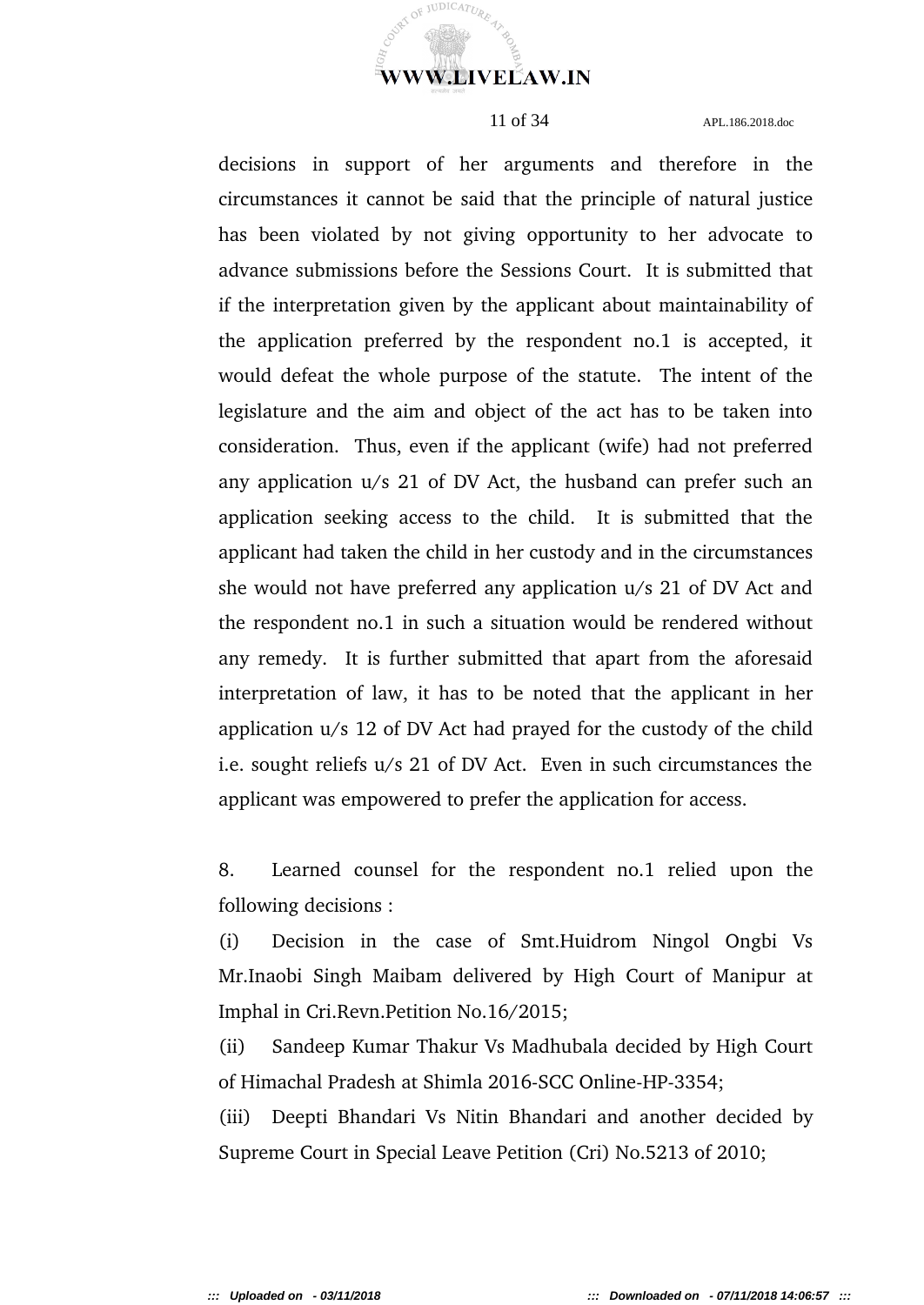

(iv) Mrs.Mary Pinto Vs Cedric Pinto and another decided by this Court in Criminal Writ Petition No.353 of 2008;

(v) Ruchi Majoo Vs Sanjiv Majoo delivered in Civil Appeal No.4435 of 2011;

(vi) Decision of Supreme Court delivered in Civil Appeal No.4983 of 2016;

(vii) Dr.Parijat Kanetkar Vs Mallika Kanetkar 2017(2)-Mh.L.J.-218

9. The primary issue in these proceedings is whether an application preferred by respondent  $\pi$  no.1  $\pi$  u/s 21 of DV Act was maintainable. The learned Magistrate has entertained the said application and allowed the access of the child to respondent no.1. The said order was upheld by the Sessions Court. The learned Magistrate has adverted to the child access and custody guidelines along with parenting plan placed before the Court by the respondent no.1. The factual matrix indicate that the applicant and the respondent no.1 are highly educated persons. The marriage was registered between them on  $7<sup>th</sup>$  May 2008. It was a love marriage. Child Vihan was born on  $14<sup>th</sup>$  September 2012. The applicant had preferred the complaint under the DV Act on  $17<sup>th</sup>$  July 2017. In the said complaint she has narrated the purported acts amounting to domestic violence. During the pendency of said complaint, the applicant had left the matrimonial home on  $2<sup>nd</sup>$  December 2017 with Vihan. According to applicant, on account of the atmosphere she was constrained to leave the matrimonial home along with the child and had to make residential arrangement with her parents. The respondent no.1 had preferred the application u/s 21 of DV Act on  $20<sup>th</sup>$  December 2017. According to him, since the applicant had left the matrimonial home along with Vihan and the whereabouts were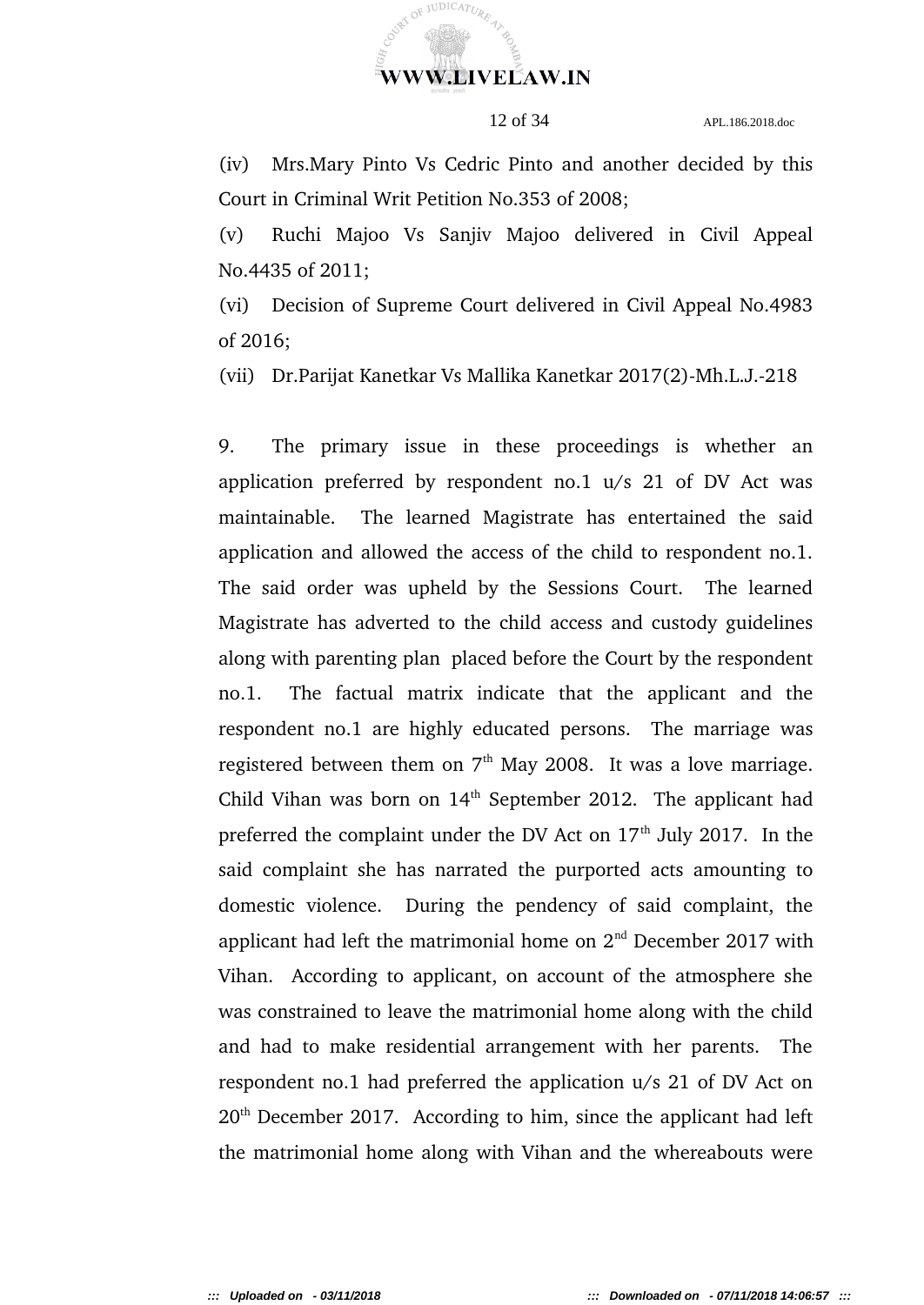

**JUDICATUR** 

 $\mathrm{O}^{\widehat{\mathrm{F}}}$ 

13 of 34 APL.186.2018.doc

not known and in spite of attempts being made to contract the applicant and his son, he was constrained to prefer such an application before the Court. The application was opposed by applicant (wife) by filing reply. The learned Magistrate by order dated  $5<sup>th</sup>$  January 2018 partly allowed the said application by granting visitation rights to respondent no.1. It was directed that the respondent no.1 is allowed to exercise his visitation rights and keep custody of his child Vihan for 48 hours for twice in a month i.e. on every second and fourth Friday from 6 pm to Sunday 6 pm i.e. on the alternate week ends. It was further directed that the applicant shall arrange the talk between Vihan and respondent no.1 on video call on each Thursday between 7 pm to 8 pm. The applicant was also directed to disclose her residential address and submit copy of said address to Senior Police Inspector, Park Site Police Station and Protection Officer. Any change in the address be intimated. She shall not change admission of Vihan from the school without consent of respondent no.1. The respondent no.1 shall not approach the child while he travels in school bus. Senior PI Park Site Police Station shall appoint Police Station Officer as Protection Officer, who shall keep the record of visitation by maintaining separate diary and to submit a report to the Court once in two months. Apparently the said order was challenged by preferring appeal before the Sessions Court. The respondent no.1 had opposed the reliefs prayed in the said appeal by filing reply. The learned Sessions Judge by order dated  $12<sup>th</sup>$  January 2018 granted interim stay to the operation of the order dated  $5<sup>th</sup>$  January 2018 passed by the Trial Court. The appeal was finally heard. The applicant had appeared in person and advanced her arguments. She also relied upon the decisions of the Court in support of her submissions. The learned Sessions Judge has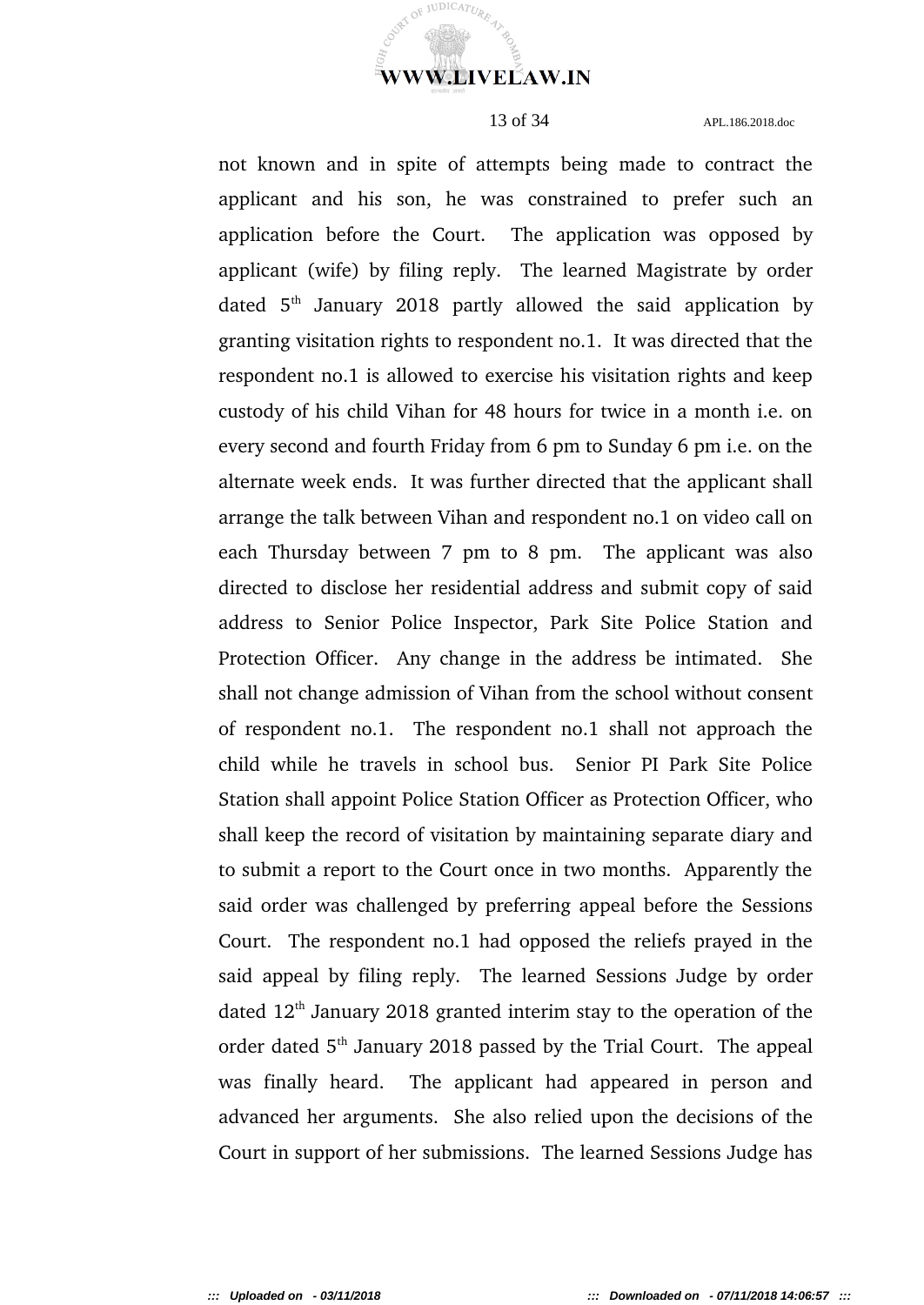

JUDICAT<sub>II</sub>

 $\Omega$ 

14 of 34 APL.186.2018.doc

observed that the proceedings under the Act were filed in July-2017. The mother and father were residing together till  $1<sup>st</sup>$  December 2017. Their son Vihan was living with them till that time. The mother along with son left the house. The father had only occasion to see his son once on  $27<sup>th</sup>$  December 2017 in the Court of learned Magistrate. The Court also referred to the guidelines in respect of child access and custody along with parenting plan. In clause-31 it is provided that the Courts are under obligation to consider that the child shall spend equal and substantial time with each parent. In making the parenting order, the Court must consider that the child must spend equal time or if not substantial and significant time with each parent. The substantial and significant time means essential, week days and over night week ends and holidays which allow the parents to be involved in the child's daily routine as well as occasions and events that are of particular significance to the child or the parents to maintain or consolidate a secure attachment with the parent whose behaviour is oriented only to visiting rather than care giving. The Court further observed that the said guidelines further provides that the child has a right to spend time on regular basis with both parents and other people significant to their care, well fare and development. The over night access at home of non custodial parent should be encouraged at an early stage so that the children have a close and continuing relationship and get love and affection of not only the parents but also of grandparents and other family members. On the strength of the guidelines, the visitation rights of either of the parties to mean father or the mother to have access to their child cannot be denied. The application made therefore is thus tenable. It manifest that mother has excluded father from enjoying access to son. It transpires that attendance of the child in school has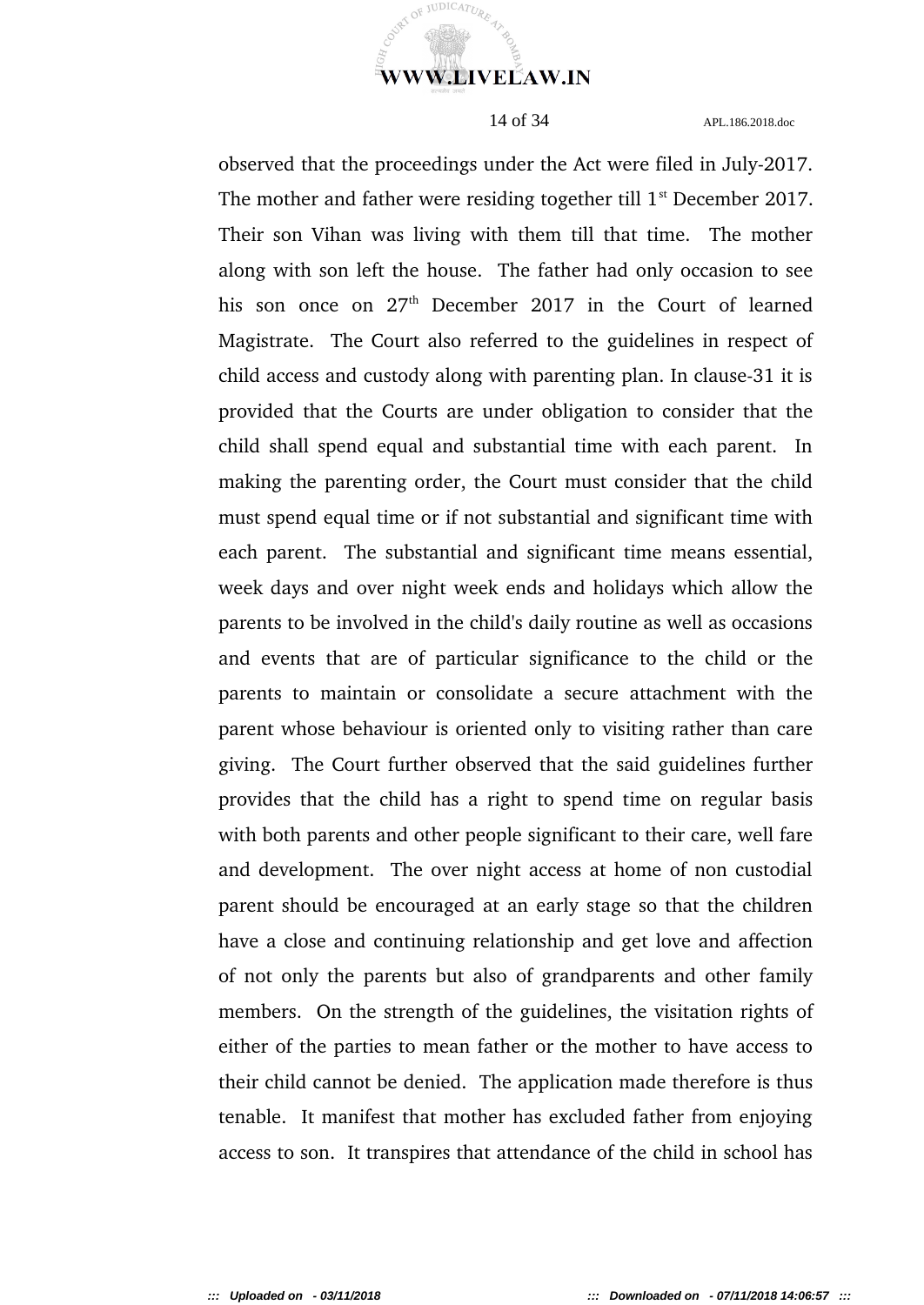COURT OF JUDICATURE **WWW.LIVELAW.IN** 

15 of 34 APL.186.2018.doc

decreased. Obviously it would affect on smooth and well development of the child. It can be against the interest of the child. The Court thereafter observed that in the instant case, the custody of the child is already with his mother. The father has merely sought visitation rights to see his son which right has been granted for limited days and limited period as apparent from the impugned order. In case the visitation right is not given to the father, the minor child would be deprived of father's love and affection. The paramount consideration is welfare of child. Irrespective of the facts for the well being and smooth development of the child, the father is entitled for visitation rights. The father made an application for grant of permission to have an equal and fair access to him. The prayer made by the father is just and proper and the same cannot be interfered with. It was further observed that the learned Magistrate has rightly done so. While passing the impugned order, learned Magistrate took all precaution. The order is reasoned and well thought. Thus, no flaw can be found in the impugned order. For the said reasons and discussion, the learned Sessions Judge was pleased to dismiss the appeal preferred by the applicant.

10. It would be relevant to extract Section 21 of DV Act. The said provision reads as follows :

*"21. Custody orders. Notwithstanding anything contained in any other law for the time being in force, the Magistrate may, at any stage of hearing of the application for protection order or for any other relief under this Act grant temporary custody of any child or children to the aggrieved person or the person making an application on her behalf and specify, if necessary, the arrangement for visit of such child or children by the respondent :*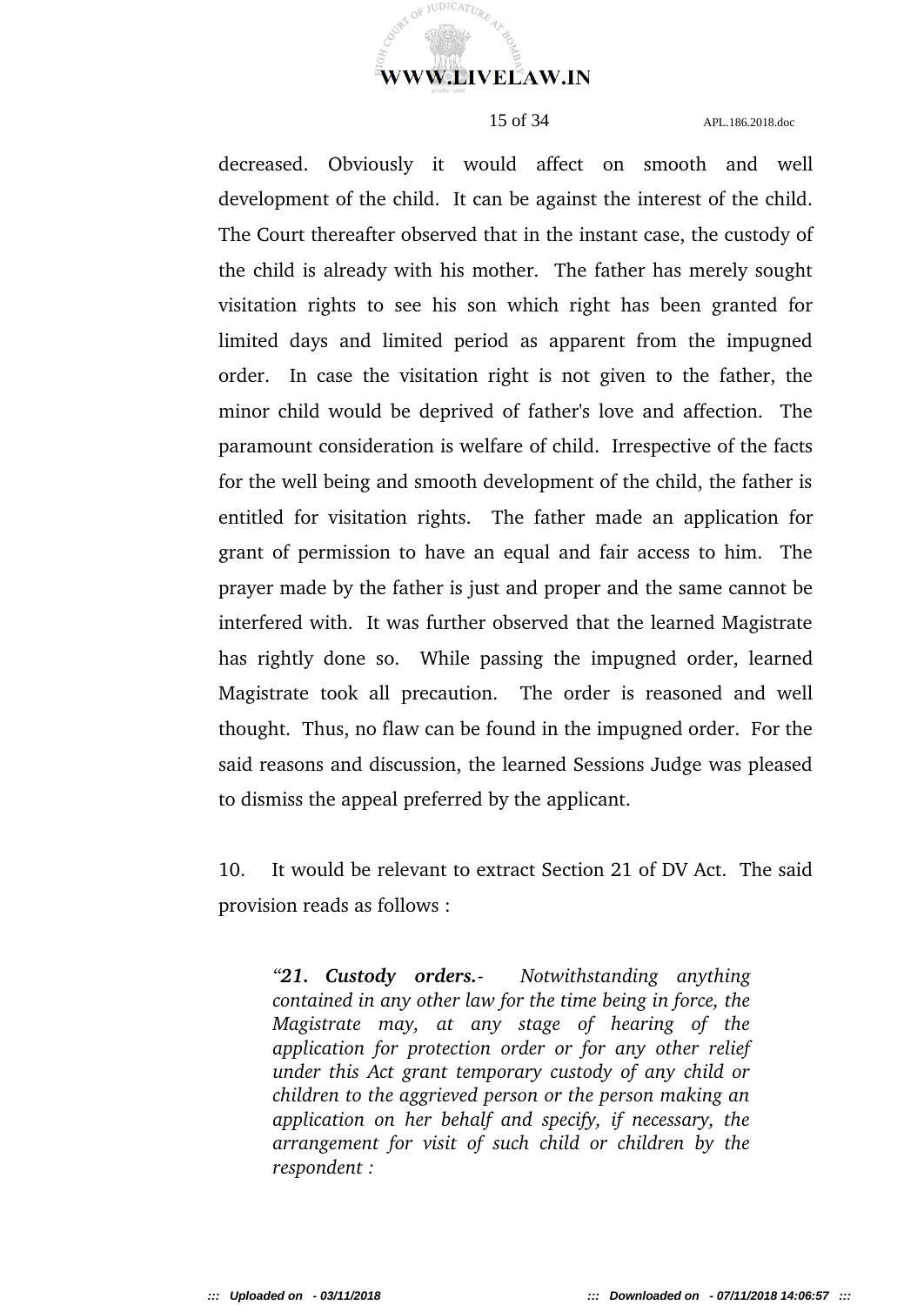

*Provided that if the Magistrate is of the opinion that any visit of the respondents may be harmful to the interests of the child or children, the Magistrate shall refuse to allow such visit."*

According to learned counsel for applicant on reading the said provision it is apparent that the Magistrate at any stage of hearing of the application for protection order or for any other relief under this Act grant temporary custody of any child or children to the aggrieved person or the person making an application on her behalf and specify if necessary, the arrangements for visit of such child or children by the respondent, provided that if the Magistrate is of the opinion that any visit of the respondent may be harmful to the interest of the child or children, the Magistrate shall refuse to allow such visit. It is contended that the husband has no right to independently prefer an application for custody orders as contemplated u/s 21 of DV Act. The application can be preferred by the aggrieved person or any person on her behalf during the pendency of her application under for any reliefs under the DV Act. The respondent no.1 was therefore not empowered to prefer such an application. It is submitted that for seeking custody of the child, the respondent no.1 had other remedies available in law under the provisions of the DV Act. It is submitted that the respondent no.1 could have approached the Court under Section 26 of the Hindu Marriage Act seeking custody of the child. The remedy lies before other forum and the application before the Trial Court in the present case was not maintainable. The Trial Court had passed the order without jurisdiction. On perusal of the orders passed by the Courts below and child access and custody guidelines which were referred to by the said Courts, and for the reasons to be stated herein, I do not find any reason to interfere in the orders under challenge. The learned Magistrate and the learned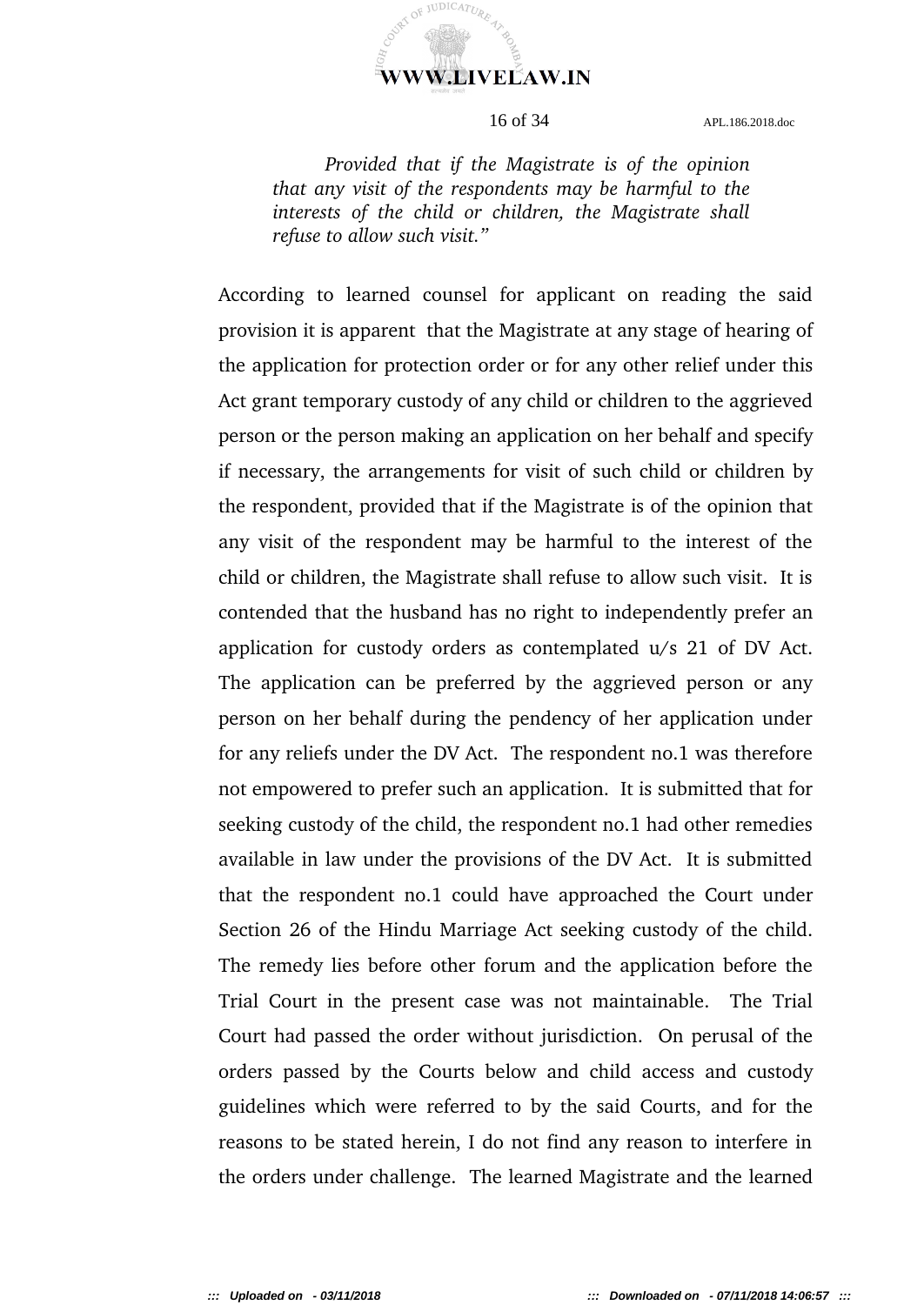

Sessions Judge has passed the well reasoned order which do not require any interference.

11. The factual matrix of the present case indicate that the child was in custody of mother (applicant) from  $2<sup>nd</sup>$  December 2017. In the complaint under the DV Act preferred on  $17<sup>th</sup>$  July 2017, the same indicate that the applicant had preferred the said complaint  $u/s$ 18, 19, 20, 21, 22 and 23 of DV Act. The form/complaint reflects that the applicant had sought relief under the various provisions including Section 21 which relates to custody orders. It is the contention of the applicant that unless the applicant prefers any application under Section 21 for custody order, the access cannot be granted to the husband on an independent application preferred by him. In the present case according to the applicant, she had not preferred such application and therefore the respondent no.1 ought not to have preferred the application seeking access and the same was not maintainable in law. When there is no provision under the law, the Court cannot infer existence of such provision and entertain the application. The scope and object of the DV Act is required to be taken into consideration. It is contended that since Section 21 does not provide any right to the husband to prefer such application, and since the legislature has not provided such right to the husband, except as stipulated in Section 21 of DV Act, the Court ought not to have entertained the application and granted relief as prayed by respondent no.1. If the interpretation advanced by the applicant is accepted, it would defeat the whole purpose of the statute. It is well settled principle of interpretation that Court must start with the presumption that legislature did not make a mistake and it must interpret so as to carry out the obvious intention of legislature and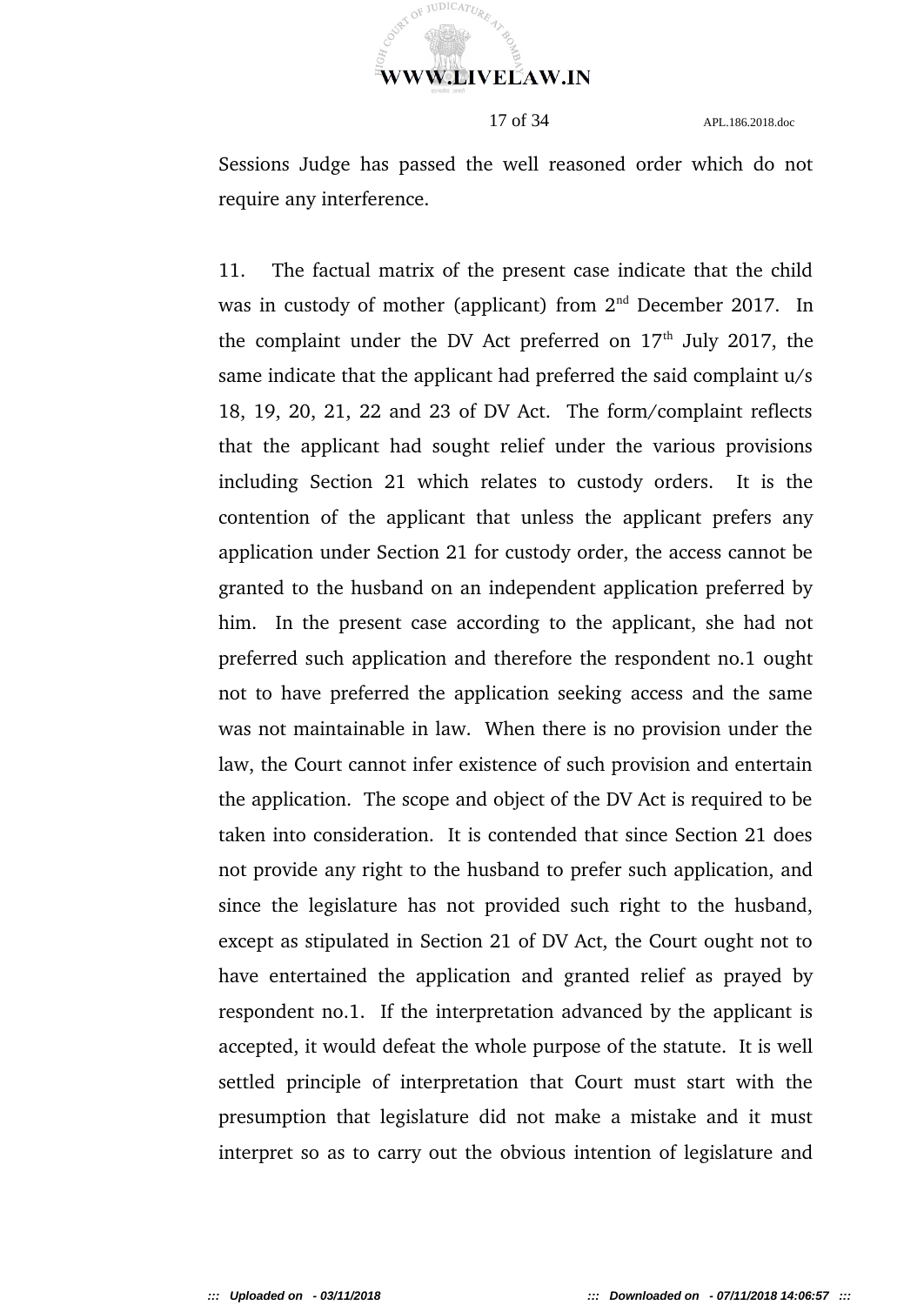

that it must not correct or make up a deficiency nor the Court read into a provision any word which is not there particularly when literal reading does not lead to an intelligible result. The said proposition of law has been laid down in the case of **Rajender Prashad Vs. Darshana Devi (2001)7-SCC-69.** In the case of Nathidevi Vs. **Radhadevi Gupta (2005)2-SCC-271**, it was observed that in interpreting a statute, Court must, if the words are clear, plain, unambiguous and reasonable insusceptible to only one meaning, give to the words that meaning irrespective of the consequences.

12. In the present case, it is the grievance of the applicant that on  $2<sup>nd</sup>$  December, 2017, on account of the circumstances referred to by her, the applicant had left the matrimonial home along with the child. The reliefs sought in the application enumerates the reliefs under Sections 18, 19, 20, 21, 22 and 23 of the said Act. The complaint also mentions that requisite orders under Section 21 with regards to the custody of the child are also sought. The said aspect is apparent from paragraph 5 of the complaint. The intent of the legislature as expressed under the proviso has to be taken into account keeping in view the aim and object of the Act. The application under Section 21 of the Act by the respondent could be made in the factual matrix of the present case. In the case of **Smt. Hudidrom Ningol Ongbi (supra)** relied upon by the counsel for the respondent the High Court of Manipur has observed that where there is no obscurity or ambiguity and intention of legislature is clearly conveyed, there is no scope for the Court to innovate or to take upon its task of amending or altering a statutory provisions which proposition of law has been laid down in several cases including in a case of **Institute of Chartered Accounts of India Vs. Price Water**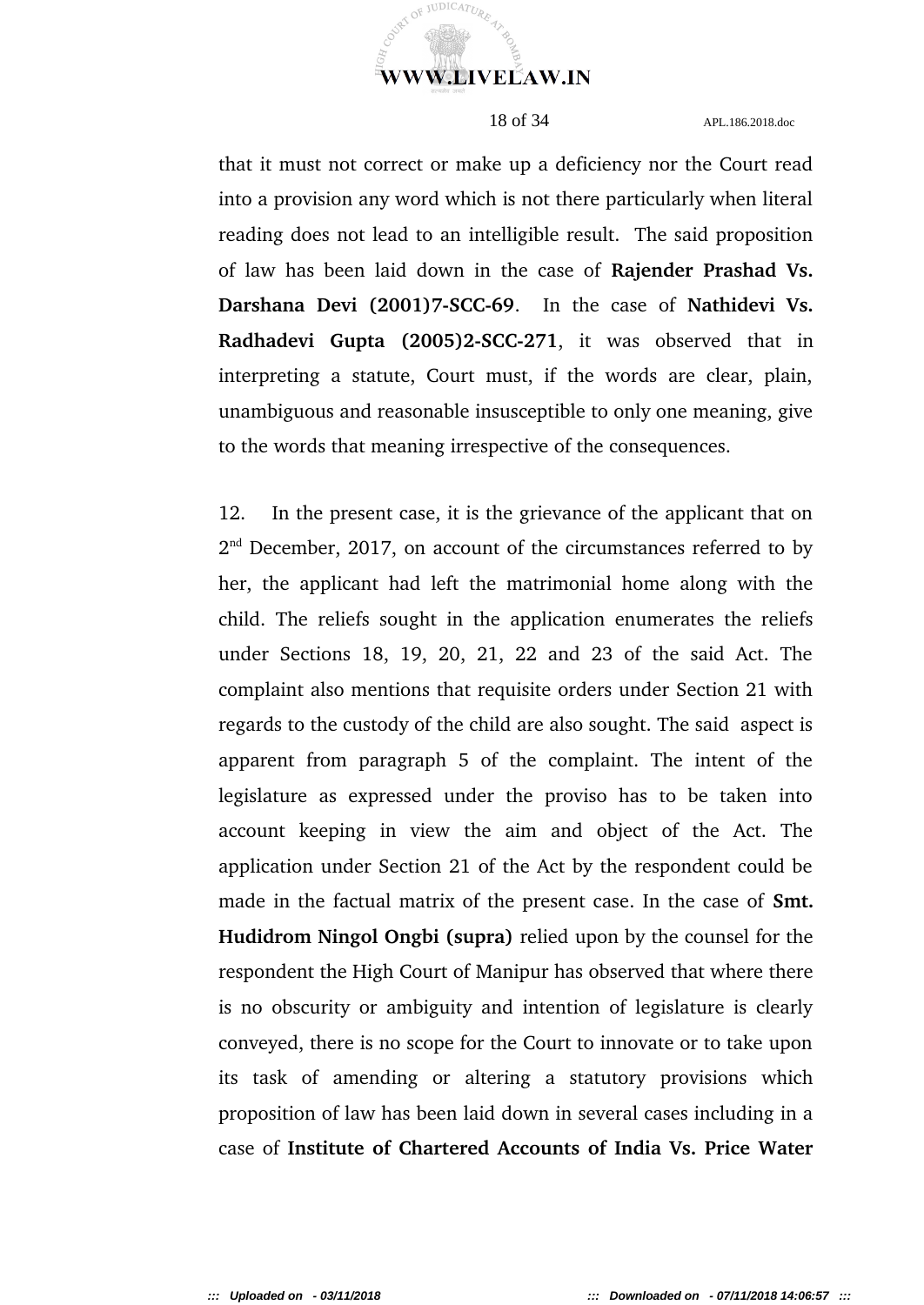**WWW.LIVELAW.IN** 

JUDICATUR.

 $O_{\tilde{E}}$ 

19 of 34 APL.186.2018.doc

**House and another - (1997)6-SCC-312.** In that case it has been observed that the judges should not proclaim that they are playing the role of law makers merely for an exhibition of judicial valour. They should remember that there is a line though thin which separates adjudication from legislation. That line should not be crossed. This can be vouchsafed by an alert recognition of the necessity not to cross it and instinctive as well as trained reluctance to do so. However, where there appears to be obscurity, ambiguity, what the Court is supposed to do has been dealt with in the case of **Grid Corporation of Orissa Limited Vs. And others**. **Eastern Matters Ferros Allous and others** reported in  $(2011)11-SCC-334$ wherein it has been observed that the golden rule of interpretation is that the words of the statute have to be read and understood in their natural, ordinary and popular sense. Where however, the words used are capable of bearing two or more constructions, it is necessary to adopt purposive construction, to identify the construction to be preferred by posing the following questions. (i) what is the purpose for which the provision is made; (ii) what was the position before making the provision; (iii) whether any of the constructions proposed would lead to an absurd result or would render any part of the provisions redundant; (iv) which of the interpretations will advance the object of the provision. The answer to these questions will enable the Court to identify the purposive interpretation to be preferred while excluding others. Such an exercise is involving ascertainment of the object of the provision and choosing the interpretation that will advance the object of the provision can be undertaken only where the language of the provision is capable of more than one construction. It is further observed that Section 21 is amenable to two interpretations as is being highlighted by the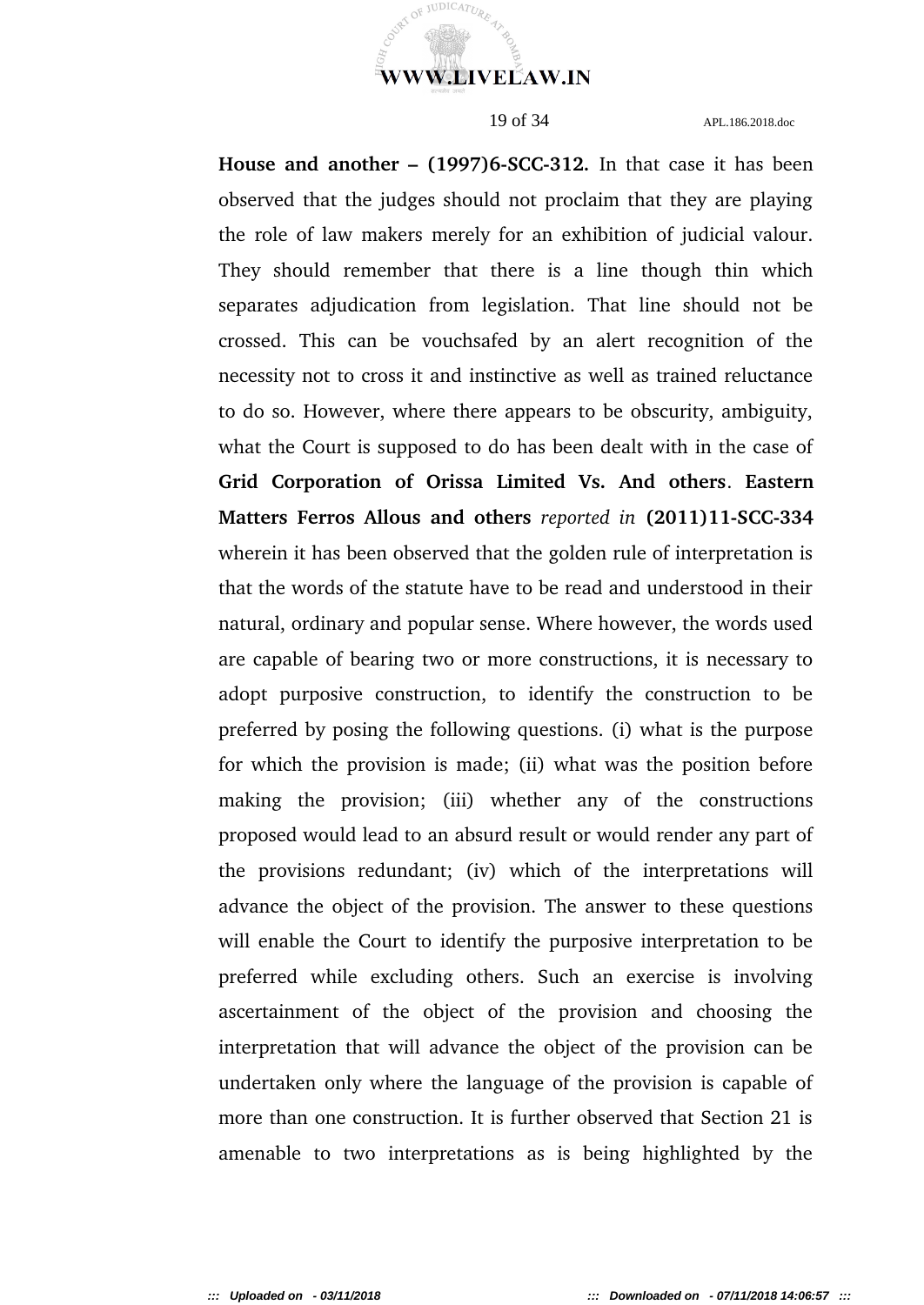

parties, in such event only that interpretation which advanced the object of the provision can be accepted. It is worthwhile to note that the Act enacted to prevent the occurrence of domestic violence in the society and keeping in view that several protection orders including the safety of the aggrieved person and the child have been contemplated to be passed. Therefore, the cause of the safety of the aggrieved person or the child is always warrants to be taken into account in interpreting the provision. In such situation if the interpretation given on behalf of the wife aggrieved parties accepted it will render the provision incomplete as in case where wife  $$ aggrieved party seeks custody of the child, if the child is in custody of the husband and an order of custody is passed in favour of the aggrieved party, visitation right can be granted to the husband. But if custody lies with the wife – aggrieved party, than the husband will have no remedy of visitation right if the interpretation as contemplated by the wife – aggrieved party is given effect to and thereby it can easily be said that interpretation given by the aggrieved party – wife will never advance the cause of the child. On the other hand, if it is held that the husband, in absence of any application for grant of custody can maintain his application for visitation right will advance the object of the provision as in case of child being in custody of the husband, application for custody can be filed by the wife wherein the husband can have visitation right if order is of custody of child passed in favour of the aggrieved party. In other situation, when the custody of the child lies with the wife, there would be no occasion for the wife for filing an application for custody. In that situation, husband will have remedy to have visitation right by filing application to that effect. The said interpretation and observations can be applied in the present case.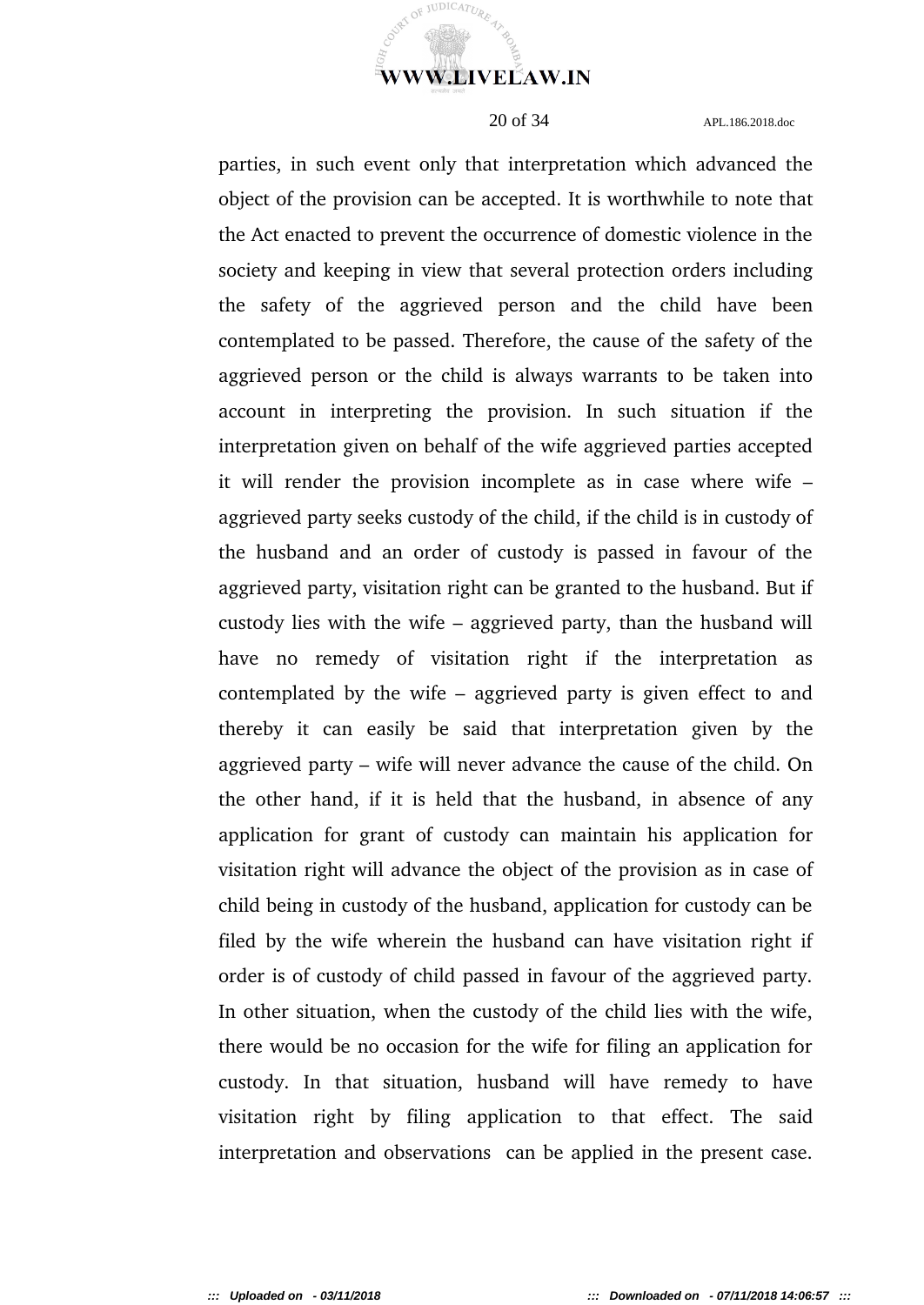

As indicated above, the child was in custody of the applicant from  $2<sup>nd</sup>$ December 2017. In these circumstances, there was no occasion for the applicant to prefer any application seeking relief under Section 21 of the Act.

13. Child access and custody guidelines along with parenting plan were accepted by the various High Courts and communication was sent to the subordinates Courts to enforce the recommendations in their respective divisions. The guardian judges of the family Courts in the State of Maharashtra have been pleased to approve the parenting plan as the best document to be modified as per the facts and circumstances of the case, the Hon'ble Chief Justice was pleased to direct circulation of the child access and custody guidelines among all the Hon'ble Judges of the Bombay High Court. The Hon'ble guardian judges of the Family Courts in the State of Maharashtra have been pleased to direct the circulation of the guidelines among the Family Court judges and the marriage councilors in the Family Courts across the State of Maharashtra. The interim child visitation guidelines indicates that the basic principles of the Court are to ensure that the child/children yet to spent equal or substantial significant time to be showered with love and affection from both the parents irrespective of parents conflict. Efforts should be made by parties and if necessary, Court should direct parties to mutually agree upon a visitation schedule to be drawn up along with the marriage councilor within a maximum period of 60 days pending finalization of mutual final overnight visitation agreement and interim access has to be worked out immediately. The guidelines assume that each parent has continuous presence in the children's life. In the event that a parent has at limited or no contact with his or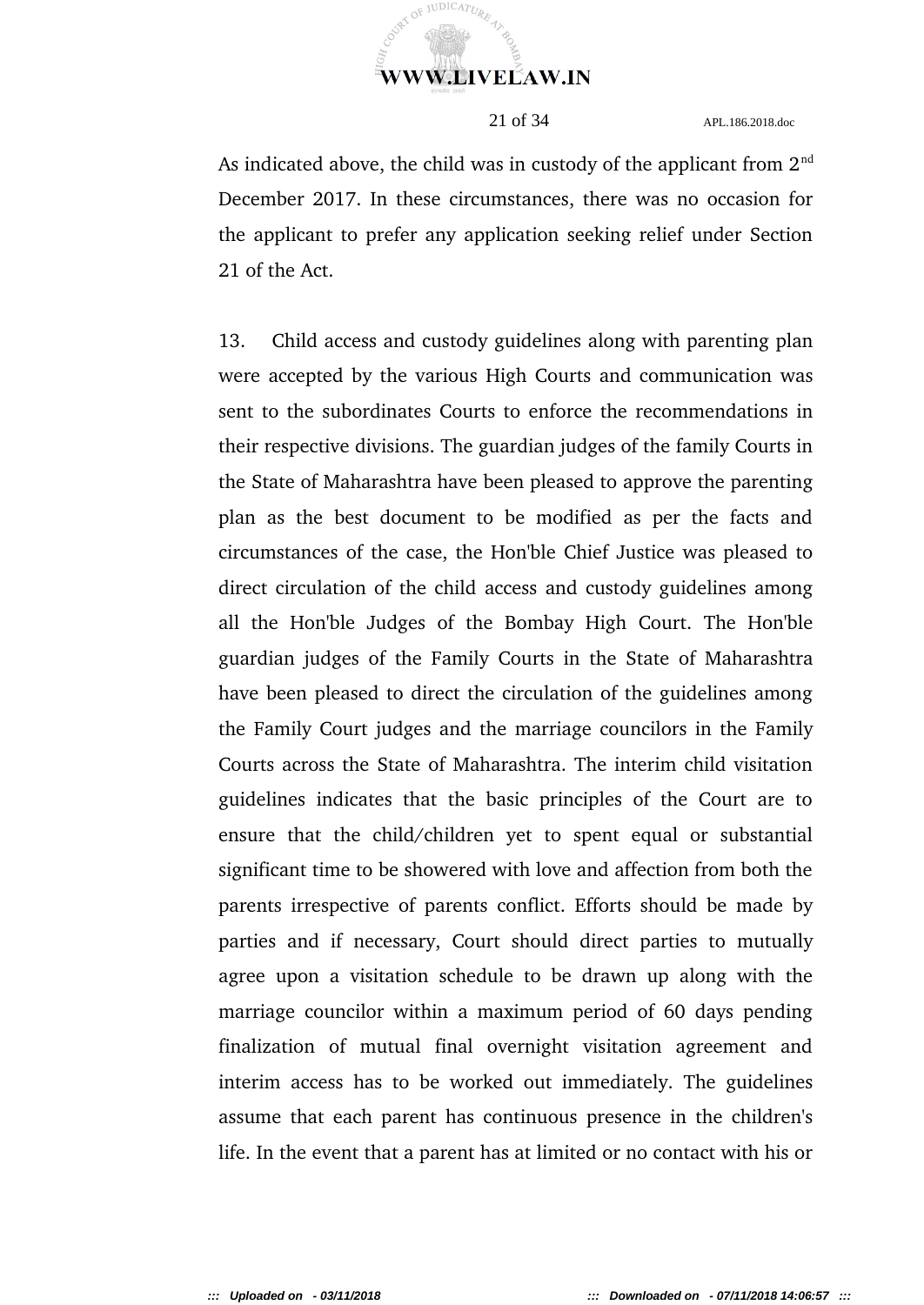

 $UDICAT$ 

 $\Omega$ 

22 of 34 APL.186.2018.doc

her children and wishes to be reintroduce into the children's life, it is upto the parents to agree on the means by which this is to be accomplished if the parents are unable to agree the first alternative shall be to mediate the conflict. If mediation is unsuccessful, it shall be the responsibility of the Court to adopt a schedule. In the present case, the applicant has not asked for custody of child since the child is already in her custody. The paramount consideration shall be welfare of the child. The endeavor of the Court should be to ensure that child gets love and affection of both the parents. The smooth and proper development of the child requires affection of both parents. Clause-31 of the guidelines deals with overnight access. It is provided that the Courts shall consider that the child shall spend equal and substantive time with each parents. In while making parenting order the Court has to consider that the child must spend equal time or if not equal then substantial and significant time with each parent. Substantial and significant time has been defined to mean essentially, weekdays and overnight weekends and holidays which allow the parent to be involved in the child's daily routine as well as occasions and events that are of particular significance to the child or the parents to maintain or consolidated a secure attachment with a parent whose behavior is oriented only to visiting rather than care giving. It further provides that the children have right to know and be cared for by both their parents regardless of whether their parents are married, separated, divorced, have never married or have never leave together and children have a right to spend time on a regular basis with both parents and other people significant to their case, welfare and development including grandparents and family members. It is further provided that overnight access at home of the non custodial parents should be encouraged at an early stage, so that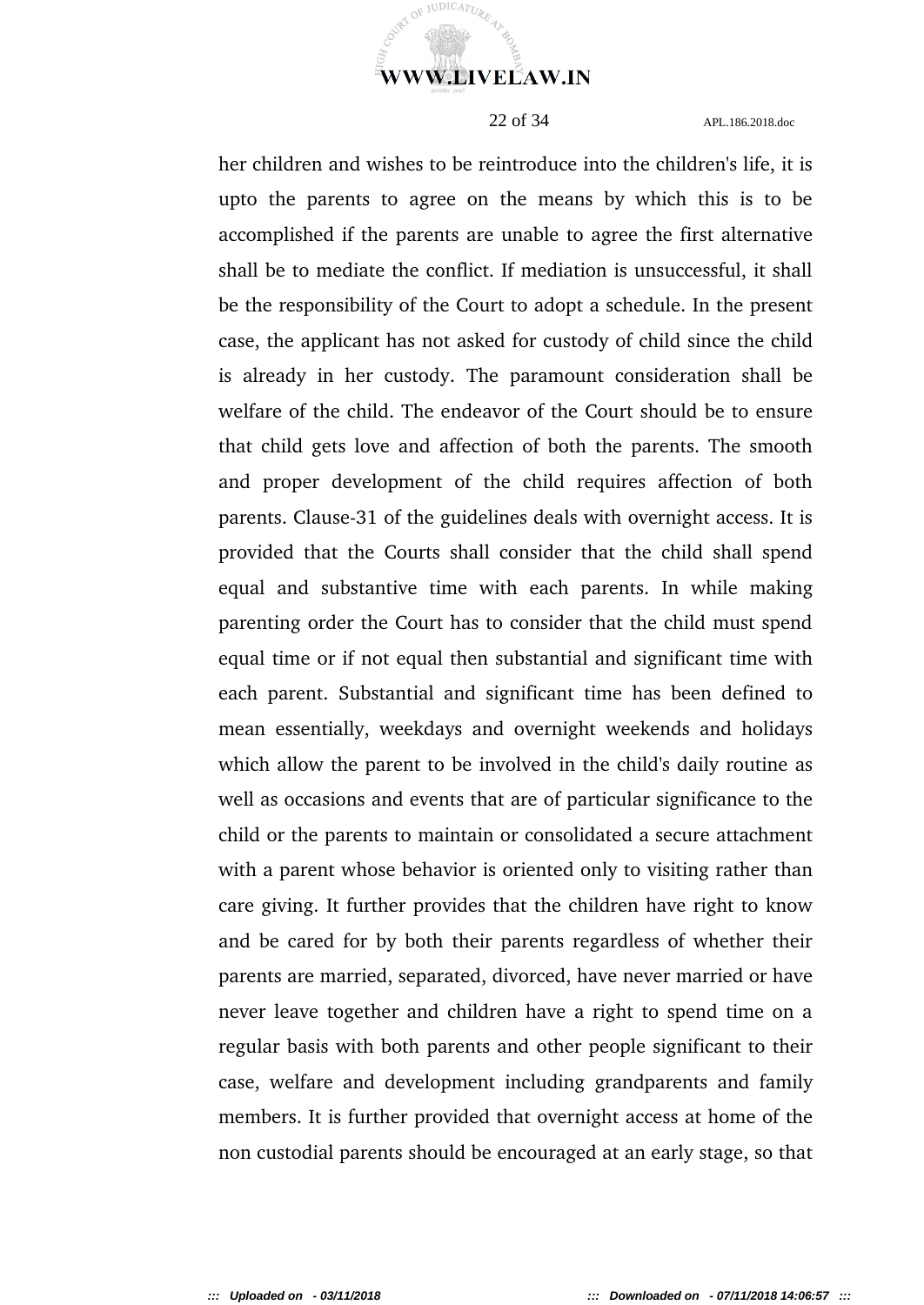

the children have a closed and continuing relationships and get love and affection of not only parents but also a grandparents and other immediate family members like uncles, aunts, cousins etc. Both the Courts below had taken into consideration the aforesaid aspects. The Trial Court has also observed that the applicant has not disclosed her residential address where she resides along with the child. In reply, filed vide Exhibit-10, the address has been given that she had resided in rental flat at Nahar Complex. By issuing various letters to school it has been confirmed that the applicant has excluded the father of the child from enjoying access and company of the child. The absence of child in school has been increased. Obviously the behavior of petitioner would affect a smooth and well development of child. The Respondent No.1 is therefore entitled for visitation right and it is appropriate to 48 hours visitation rights on second and fourth Saturday and half of longer holidays be availed by the respondent No.1. The Trial Court has therefore taken into consideration the factual aspects and has passed the impugned order taking the broad view of the matter. During pendency of this application this Court by consent of both parties as interim measure had passed an order on  $3<sup>rd</sup>$  May 2018 stating that every Sunday between 9 am to 9 pm, custody of child shall remain with respondent no.1.

14. Learned counsel for the applicant had relied upon the decision in the case of Board of Trustees of the Port of Bombay (supra), in support of his submission that there is violation of principle of natural justice. It was contended that the applicant was required to argue the appeal in person and the appellate Court deprive the applicant to contest her appeal with the help of the advocate. The applicant was compelled to argue the matter in person. The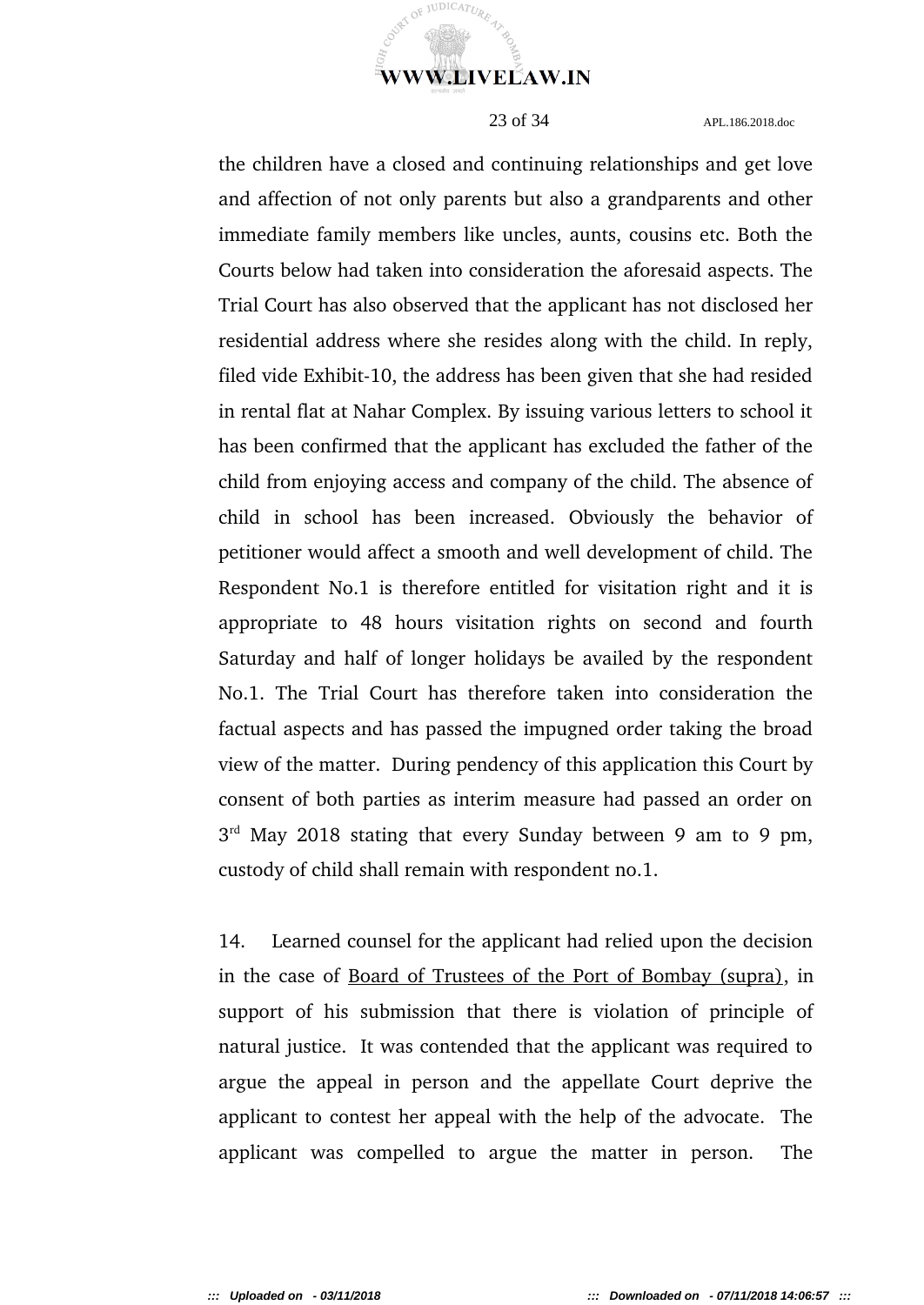

JUDICATUR

24 of 34 APL.186.2018.doc

application involved several legal issues and thus the applicant has to proceed with hearing of appeal without the assistance of the advocate which has resulted in violation of principle of nature justice. In the said decision the Government employee requested the Inquiry Officer to permit him to appear through a legal practitioner and even though trained public prosecutor was appointed as presenting officer, the request was turned down. When the matter had reached the Court, it was held that the inquiry was in breach of the principle of natural justice. The order of the Domestic Tribunal was to be sustained on the submission that Sub-Rule 5 of Rule 15 of the Central Civil Services Rules that the Government servant may present his case with the assistance of any Government servant approved by the disciplinary authority may not engage legal practitioner for the purpose of unless the person nominated by the disciplinary authority as aforesaid is a legal practitioner or unless disciplinary authority having regard to the circumstance of the case so permits. The ratio in the said decision is not applicable in the present case. On perusal of the order passed by the Appellate Court, it is apparent that the applicant had argued the matter in person. It can also be seen that the applicant was able to put forth her case and has even relied upon the judicial pronouncement in support of her submission advanced before the said Court. By referring to decision in the case of Prakash Kumar @ Prakash Bhutto (supra) learned counsel drew my attention to the observations made in paragraphs 20, 21, 22, 30 31 and 32 of the said decision. It was observed that it is trite law that the jurisdiction of the Court to interpret a statute can be invoked only in case of ambiguity. The Court cannot enlarge scope of legislation or intention when the language of the statute is plain and unambiguous. Narrow and padentic constructions may not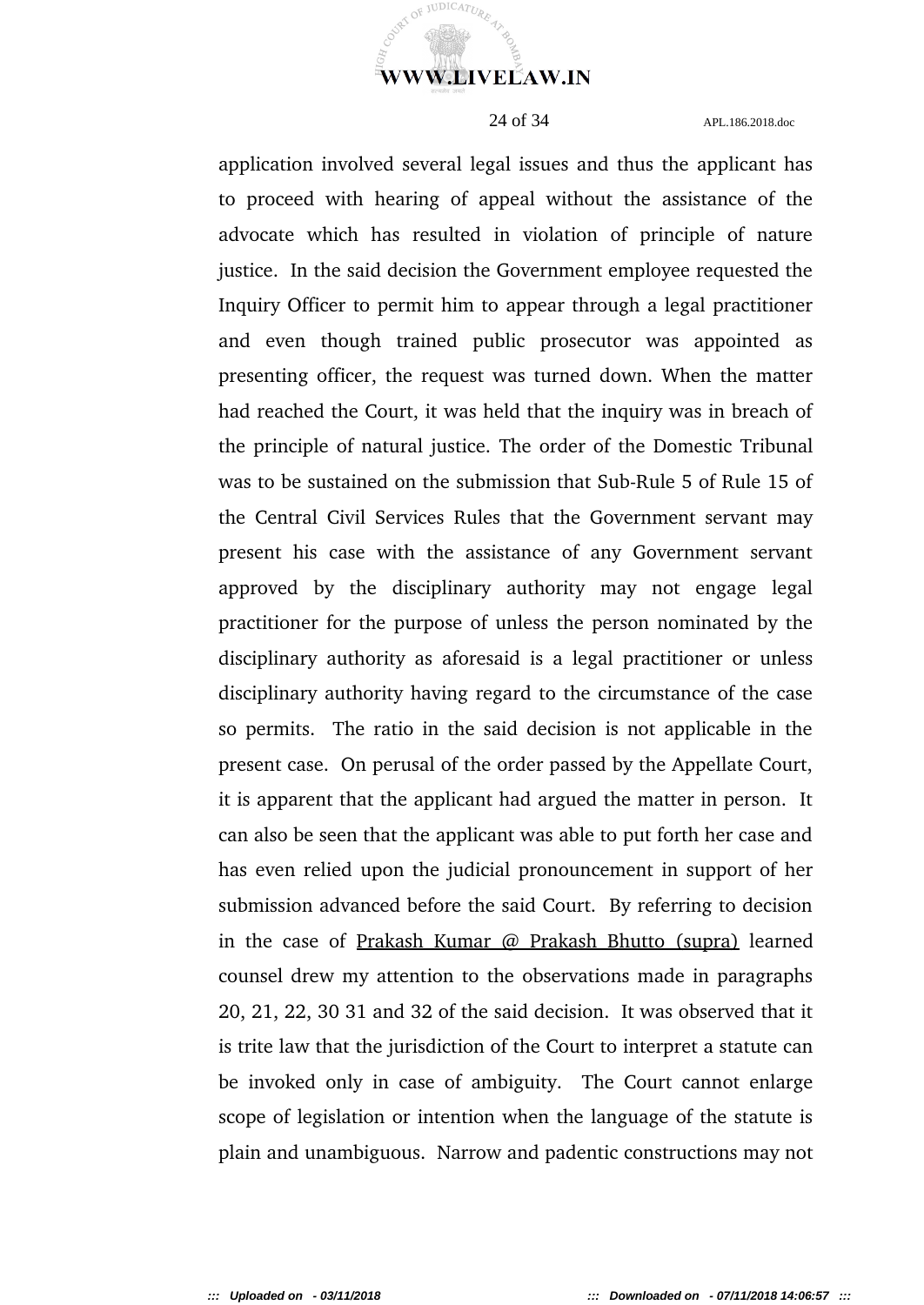

JUDICAT<sub>II</sub>

 $\Omega$ 

25 of 34 APL.186.2018.doc

always be given effect to. Court should avoid a construction which would reduce the legislation to futility. It is well settled that the every statute is to be interpreted without any violence to its language. It is also trite that when an expression is capable of more than one meaning, the Court would attempt to resolve ambiguity in the manner consistent with the purpose of the provision having regard to the consequence of the alternative constructions. The Apex Court had made reference to several other decisions wherein it was observed that the Court's jurisdiction to interpret the statute can be invoked when the same is ambigious. It cannot be revived and recast legislation. It is also necessary to determine that there exist a presumption that the legislature has not used any superfluous words. It is well settled that the real intention of the legislation must be gathered from the language used. It may be true that use of expression shall or may is not decisive for arriving at a finding as to whether the statute is directory or mandatory. But the intention of the legislature must be found out from the scheme of the Act. It is also equally well settled that when negative words are used the Court will presume that the intention of legislature was that the provisions are mandatory in character. Even in relation to the penal statute any narrow and pedantic, literal and lexical construction may not be always given effect to. The law would have to be interpreted having regard subject matter of the offence and object of the law it seeks to achieve. The purpose of the law is not to allow the offender to sneak out the message of law. It is also observed that no part of the statute and no word of statute can be construed in isolation. It is trite that the Statute or Rules made thereunder should be read as a whole and one provision should be construed with reference to the other provisions to make the provision consistent with the object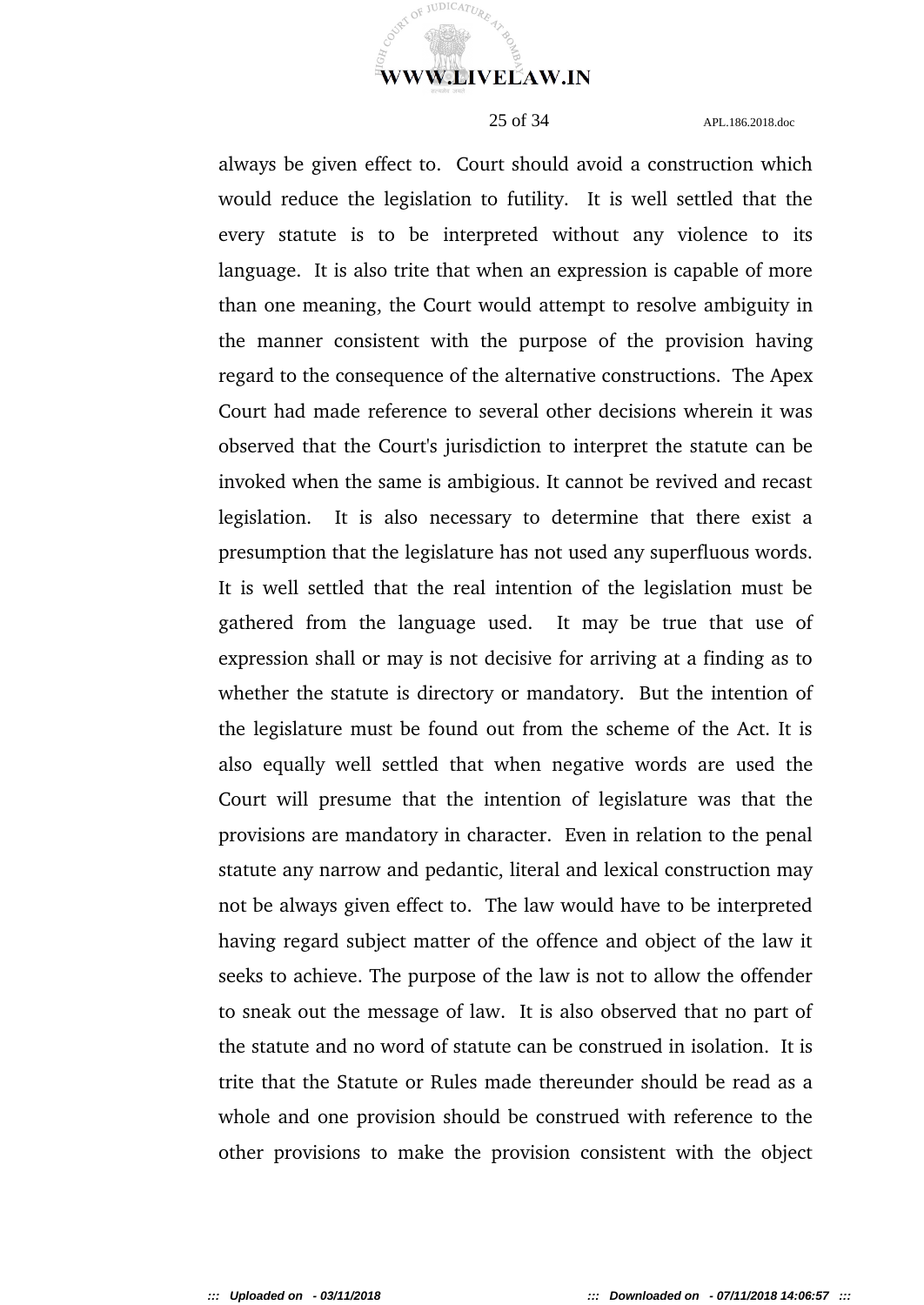

sought to be achieved. The statute is best interpreted when we know why it was enacted. Reference was also made to the decision in the case of Anwar Hassan Khan Vs. Mohd. Saffi (2001)8-SCC-540 wherein it was observed that it is cardinal principal of construction of a statute that the effort should be made in construing its provisions in avoiding conflict and adopting a harmonious construction. The statute and rules made thereunder should be read as a whole and one provision should be construed with reference to other provisions to make the provision consistent with the object sought to be achieved. While applying the said principles enunciated in the aforesaid decision, I do not find that both the Courts have committed any patent error of law in passing the impugned orders. The reasons stipulated in the said orders are in accordance with the aforesaid principles. It would be relevant to note that in the same decision in paragraph 14 it has been observed that more stringent the law, the less is discretion of the Court. Stringent laws are made for the purpose of achieving its objective. This being the intentment of the legislature the duty of the Court is to see that the intention of the legislature is not frustrated. If there is any doubt or ambiguity in the statute, the rule of purposive construction should be taken recourse to achieve to its objectives. Similar view was expressed in the decision of Pallavi Resources Ltd., (supra). In paragraph 17 to 19 and 24 of the said decision, it was observed that principle of statutory interpretation that the legislature is precise and careful in its choice of language. If the statutory provision is enacted in a certain manner, the only reasonable interpretation which can be resorted to by the Courts is that such was intention of the legislature and that the provision was consciously enacted in that manner. In the order passed by the Kerala High Court placed for consideration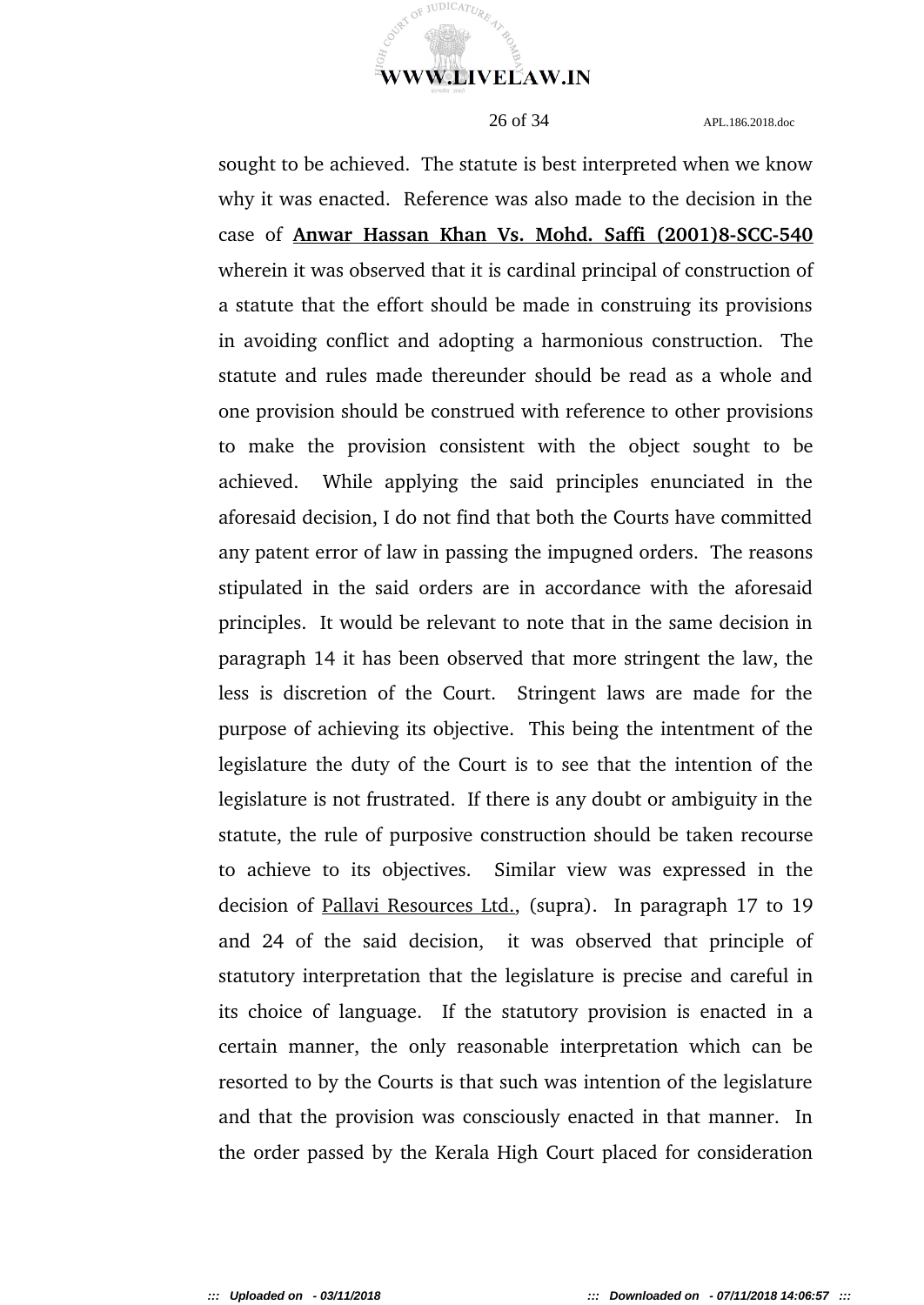

by the learned counsel for the applicant, it was observed that after evaluating the facts and circumstances in the case the child is of tender age of four years and all of a sudden if fortnight custody is granted to the father who is not having much acquaintance with the child there are chances that welfare of the child will be affected. The said decision cannot be applied in the present case. In the case of Cotton Corporation of India Limited (supra) it was observed that interim relief can be granted only if the Court is empowered to grant final relief. In the case of Payal Agrawal (supra), the High Court of Rajasthan has dealt with the provisions of Section 21 of the said Act. In the said decision, it was observed that Section 21 does not provide independent remedy to seek custody of the minor child and the jurisdiction has been conferred.

15. In the above decision it was held that the Court had no jurisdiction to entertain such an application. On perusal of the factual matrix of the said decision, it can be seen that the wife had preferred an application under the Domestic Violence Act of 2005 for various reliefs against her husband and his family members. During the pendency of the aforesaid application, the husband filed an application under section 21 of the said Act praying that permanent custody of the minor child of the parties may be given to him and in the alternative it was prayed that visitation right may be granted to him to meet the minor child of the parties. A petition for grant of decree of divorce was also filed by the husband under Section 13 of the Hindu Marriage Act and the Family Court Jaipur with the consent of the parties passed an order regarding visiting rights of the Respondents to the effect that the petitioner will remain present along with the child on Second Saturday of every month and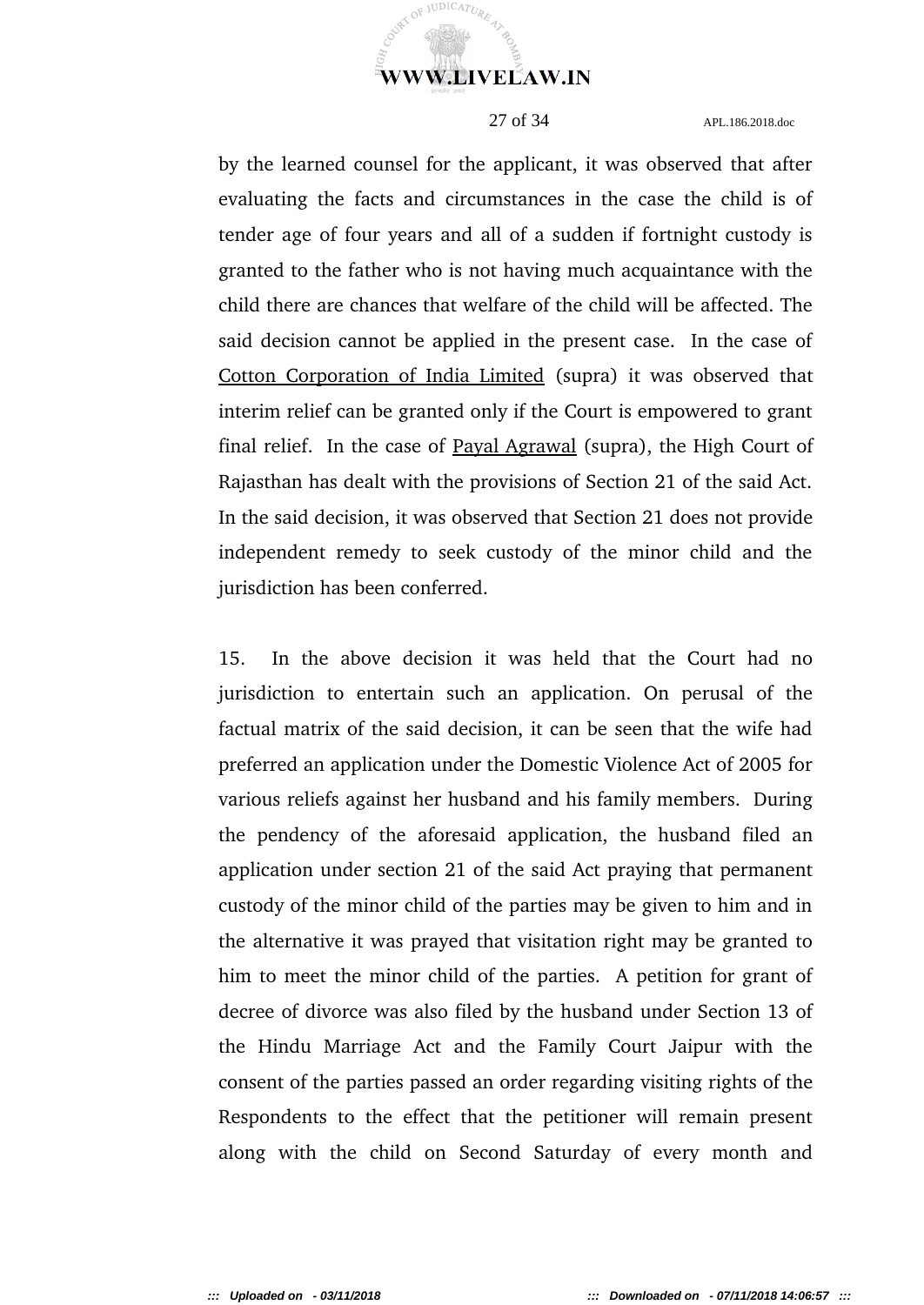

Respondent will be entitled to meet the child during that period. For the reasons stated herein above, I do not agree with the said decision and it was dealt in the peculiar facts and circumstances of the said case. The learned counsel for the applicant has relied upon several other decisions which are stated herein above. The said decisions are on broad principles of interpretation which are referred to herein above and it is not necessary to analyze the ratio laid down in the said decisions.

16. Learned counsel for the respondent had relied upon the decision of High Court of Manipur at Imphal which has been referred to hereinabove. It was also submitted that the said decision was confirmed by the Apex Court. However, learned counsel for applicant had disputed the said fact and submitted that what was challenged before the Apex Court is a different order in relation to the same proceedings. In the case of Sandeep Kumar Thakur Vs. Madhubala (supra), the High Court of Himachal Pradesh has dealt with the provision of Section 21 of the said Act. In paragraph 6 of the said decision it was observed that Section 2(d) of DV Act defines the custody order as an order granted in terms of Section 21. Section 2(a) defines aggrieved person to mean any woman who is or has been in a domestic relationship with the respondent and who alleges to have been subjected to any act of domestic violence by respondent. Section 2(q) defines respondent to mean any adult male person who is or has been in a domestic relationship with the aggrieved person and against whom the aggrieved person has sought any relief under this Act. Section 21 is referred to in the said paragraph and it is observed that Section 21 starts with non-obstante clause. On plain reading of the said provision and the language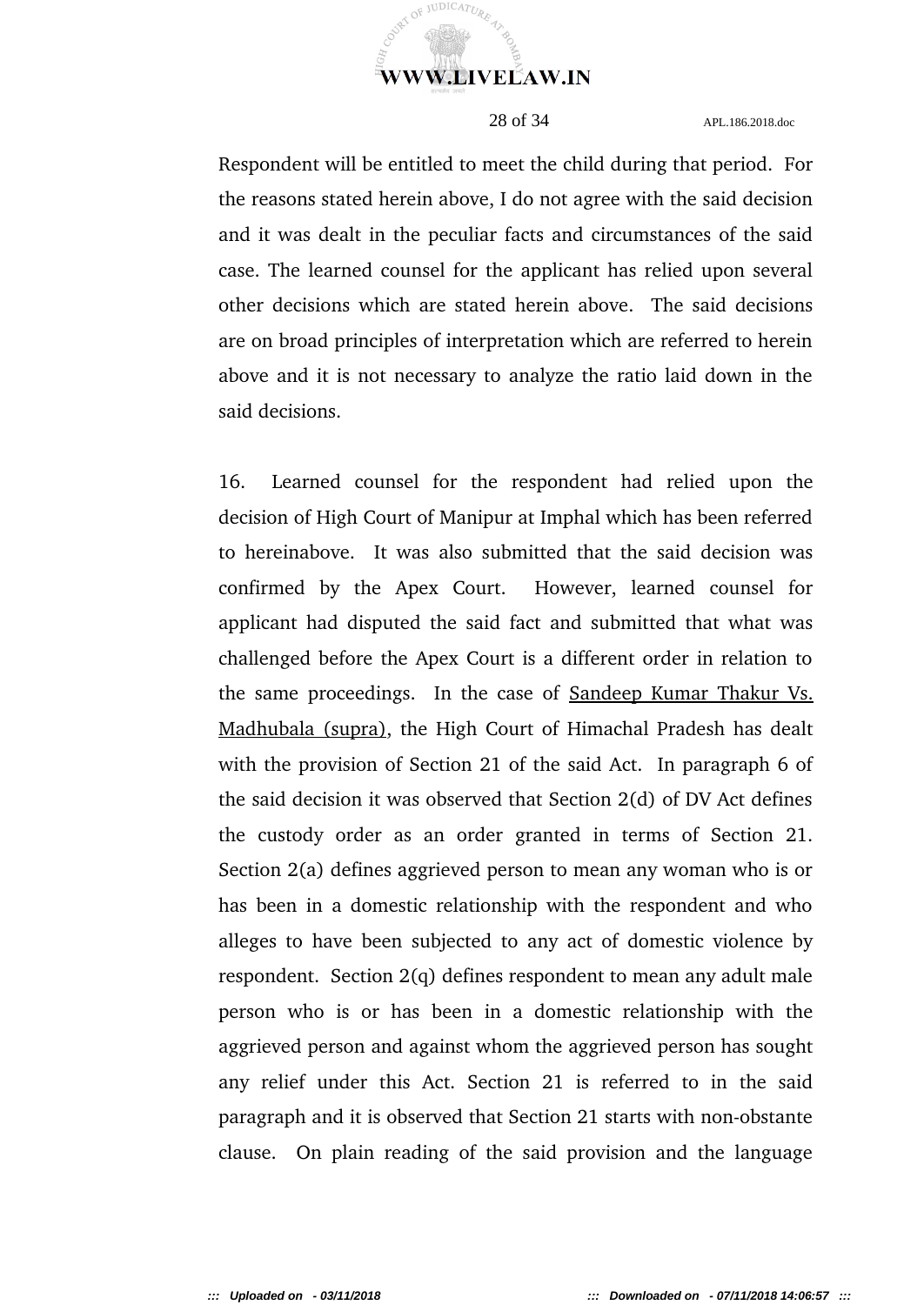

employed therein it can be said that Court may at any stage of hearing of the application for protection order or for any other relief under this Act grant temporary custody of child or children to the aggrieved person i.e. mother or the person making an application on her behalf and specify if necessary the arrangements for visit of such child or children by the father. The proviso attached to Section 21 stipulates that if the Magistrate is of the opinion that any visit of the respondent may be harmful to the interest of child or children, the Magistrate shall refuse to allow such visit. It was further observed that the child in the said case was already in custody of his mother. The respondent had not asked for custody of the child for the simple reason that the child is already in her custody. It is the respondent i.e. father who has sought merely visitation right to his son which right was granted to him by the Trial Court that too for limited days. In case the visitation right is not given to the petitioner, minor child would be deprived of father's love and affection. The paramount consideration is welfare of child. The petitioner could not be faced to seek remedy either under the Guardians and Wards Act, 1890 and Hindu Minority and Guardianship Act, 1956, as observed by the Sessions Court as it would lead to multiplicity of litigation. The Act is a self contained code. The endeavour of the code should be to cut short the litigation and to ensure that the child gets love and affection of both parents i.e. mother and father. The approach of the Court should be practicable to work out the modalities in practical manner in evolving the process whereby the child suffers minimum trauma. The interpretation of the statute should be purposive. I find that the aforesaid observations of the Court deserves to be accepted and the impugned orders passed by the Courts below are within the aforesaid parameters which do no require interferance. The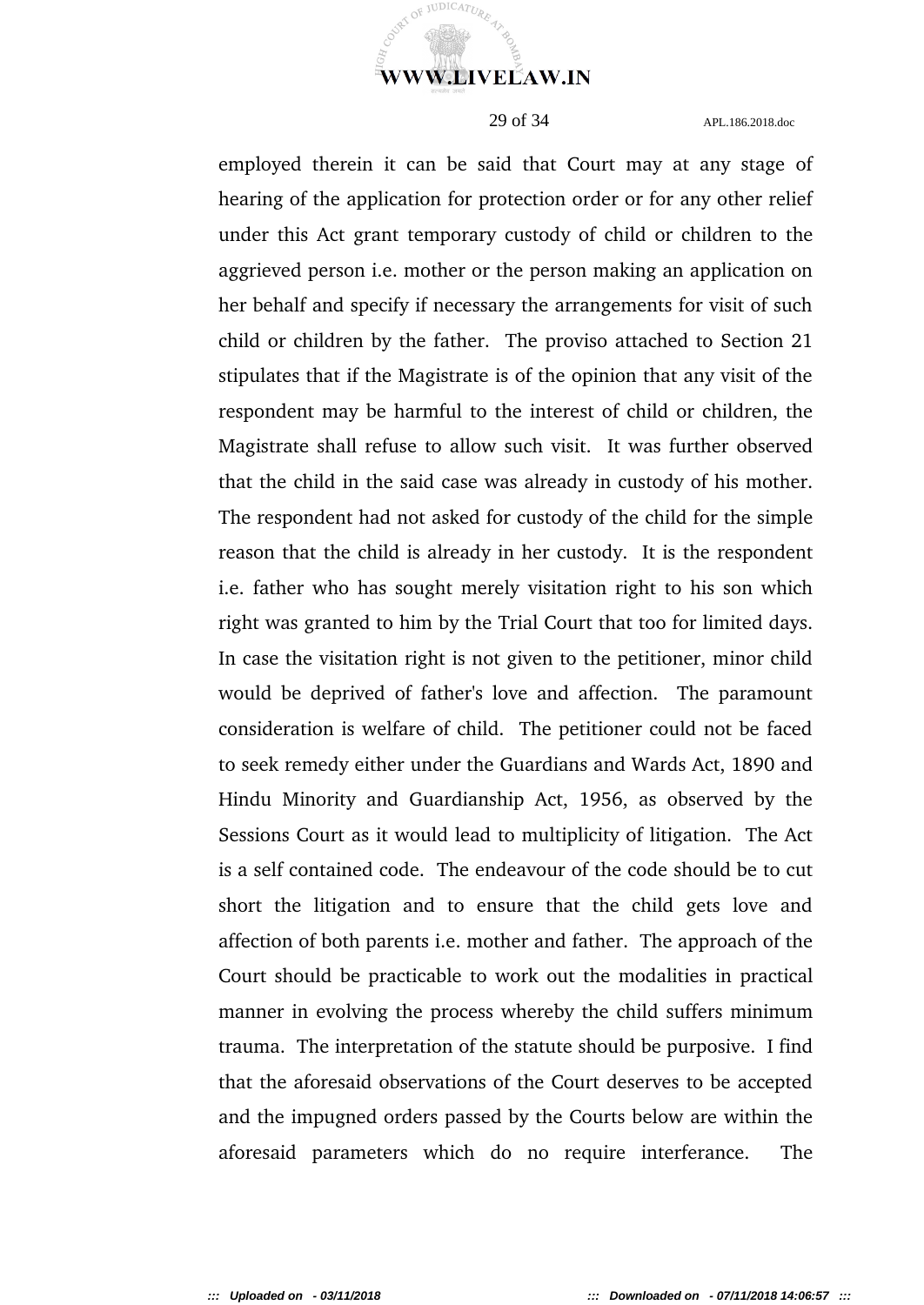

respondent shall not be refused the visitation rights on the ground that remedies are available in the provisions of the other enactments. It would be pertinent to note that the respondent no.1 has not been granted permanent custody by the Court and the relief which was granted is visitation rights. In the case of Purvi Gada (supra), the Supreme Court has dealt with the issue of custody of minor child and elaborated the considerations for appointment of guardians/welfare of child etc. The Court has dealt with the relevant considerations in the interest of the welfare of the child. It was observed that custody battles are always regrettable not only for the spouses to resort to the kind of litigation, which is the offshoot of matrimonial discord and results in their separation from each other, but also for their child/ children who become the subject matter of this kind of dispute. Failure of marriage generally leads to disputes of varied nature, either in the form of divorce or enforcement of conjugal rights or maintenance etc and even criminal cases in the form of proceedings u/s 498A of IPC and so on. However, in those cases where their togetherness as spouses has resulted in procreation of children, the war is extended by laying respective claims on the custody of those children as well. These minor children for their proper upbringing, need the company of both the parents, mother as well as father, for financial reasons, security reasons, psychological reasons etc. The love of both their parents. Not only separation of their parents from each other deprives the children the company of both the parents when it results in legal battle of custody in the Courts, the situation becomes more traumatic for these children because of various obvious reasons. That is why such cases which seriously impact the children are most unfortunate. In the said decision it was further observed that it was incumbent upon High Court to find out the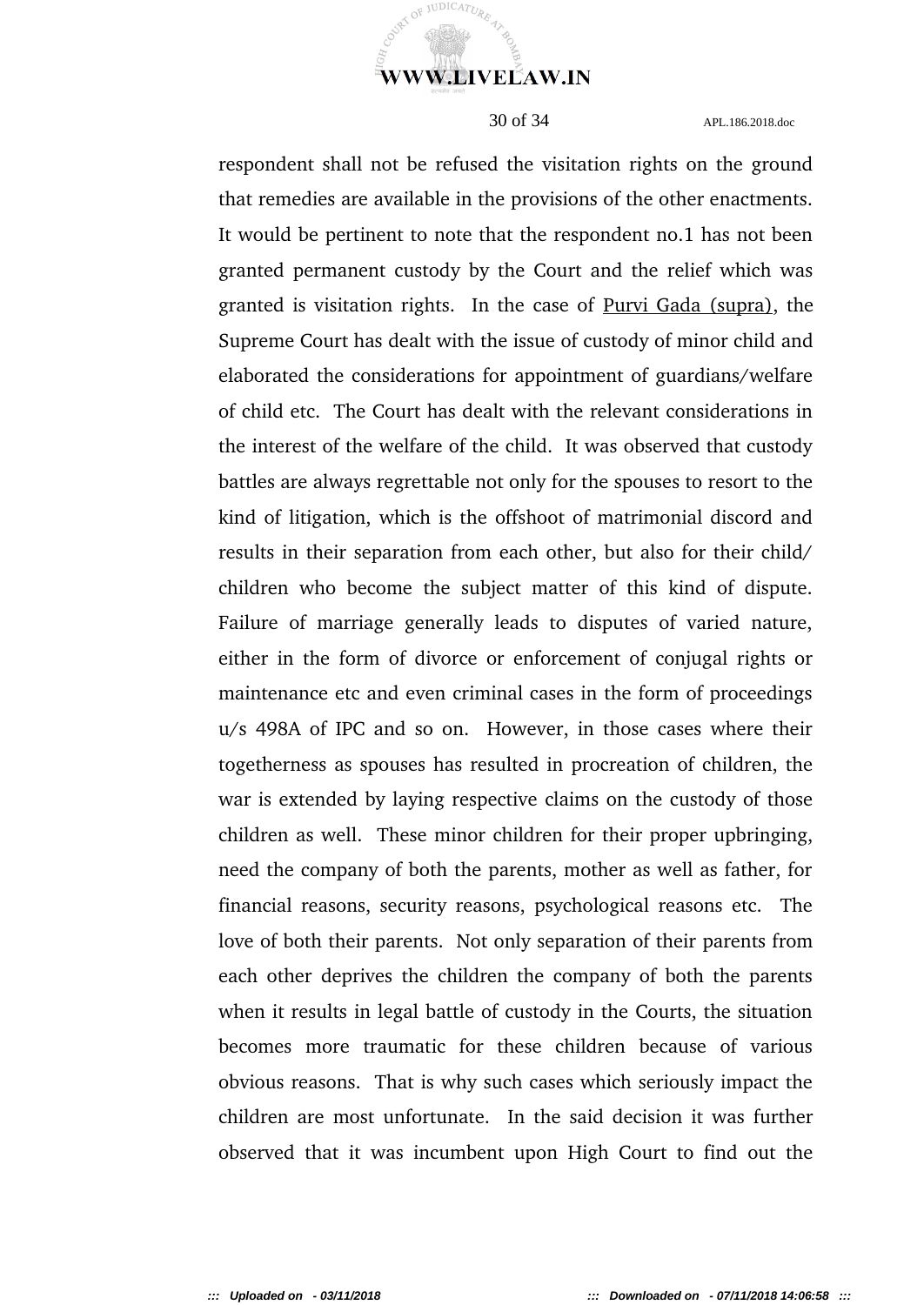

welfare of the children as on that time when it was passing the order. Apart from discussing the welfare principle, the High Court has not done any exercise in weighing the pros and cons for determining as to which of the two alternatives namely giving custody to the appellants or to the respondent is better and more feasable.

17. In the case of Dipti Bhandari (supra), the apex Court has dealt with a situation wherein the complaint under the DV Act was filed by wife. The husband preferred an application u/s 21 of DV Act for visitation rights which was dismissed by the Family Court. The husband filed an appeal against the said order before the District Judge, which was also dismissed. The husband then preferred an application u/s 482 of Cr.P.C for quashing the charge sheet in FIR u/s 498A of IPC. The High Court stayed the said proceedings. The husband also preferred petition challenging the proceedings under the DV Act. The same was also stayed by the High Court. The Court requested both the parties to consider settlement of the matter. The High Court also passed orders allowing visitation rights to respondent no.1 husband in respect of minor child. The order dismissing application for visitation right was challenged before the appropriate Court. The application for visitation rights was allowed and the petitioner therein was directed to arrange for the meeting of the respondent no.1 with the petitioner and their minor daughter. The Apex Court in the said decision modified the said order and disposed off the petition. The contention of the counsel for the respondent is that while deciding the said petition, the Apex Court did not observe that the application preferred by the husband u/s 21 of DV Act is not maintainable.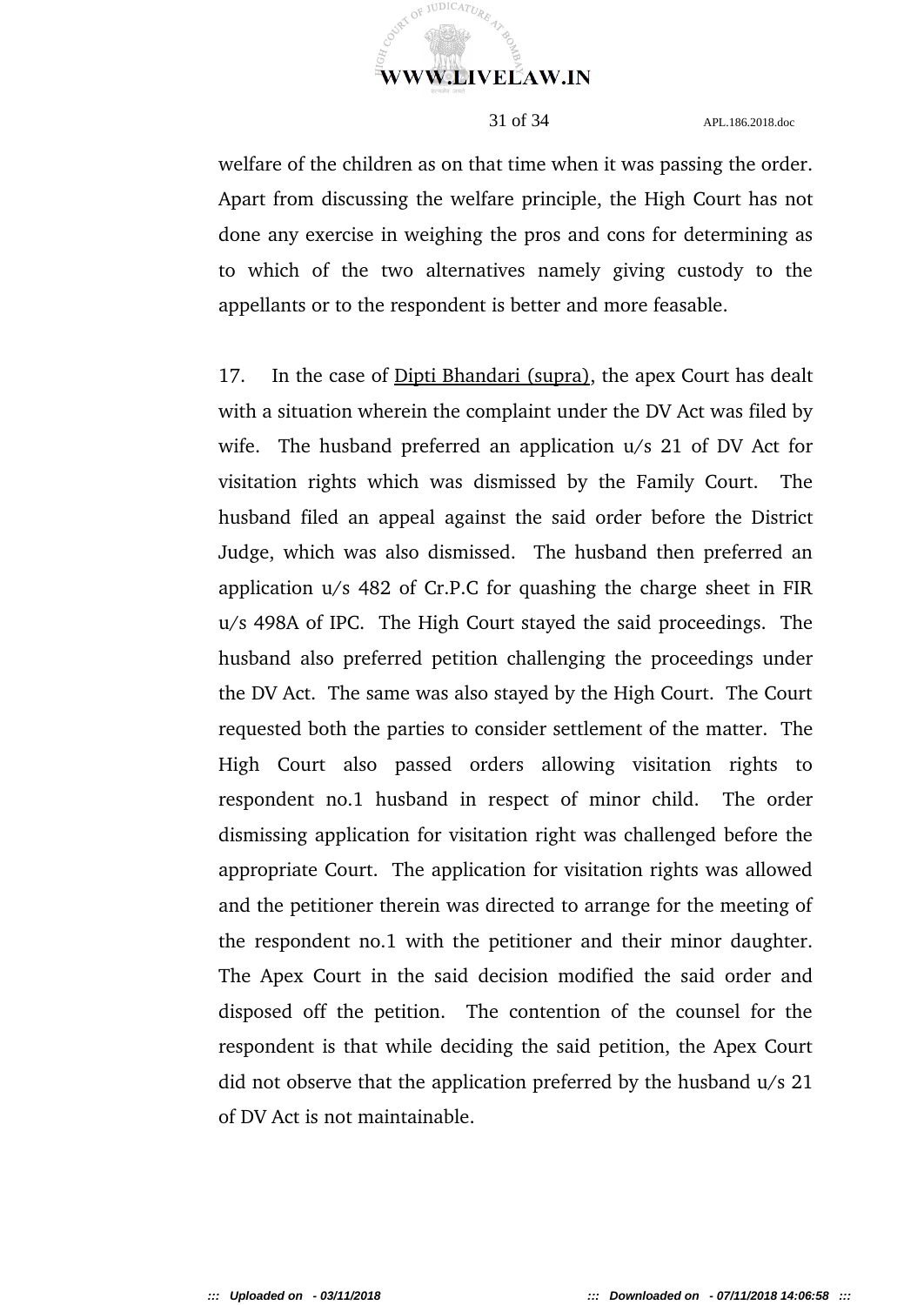

18. In the case of Mrs.Merry Pinto decided by this Court, it was observed in paragraph 8 of the said decision that it is well settled law that while deciding an application for custody of minor child, the only paramount consideration is welfare of minor child and the legal rights of the parties or the parents are not relevant.

In the case of Ruchi Majoo (supra), the Apex Court has dealt with the basic rules with regards interpretation of statutes and liberal interpretation. It was observed that the first and foremost rule of interpretation is the literal meaning of the words has to be taken into consideration. In the case of Manoj Reberro the father of the minor child had sought visitation rights. The High Court had declined to grant the relief to the father. The Apex Court observed that whatever may be the background of the case, it cannot be so acrimonious so as to deny the right of the father to see his daughter. In the case of **Dr.Kanetkar** (supra), this Court has observed that the welfare of the child is paramount consideration It was observed that jurisdiction of the Family Court under the both the parts of Section 7 do not cover the jurisdiction exercisable by Judicial Magistrate, First Class in respect of grant of interim custody u/s 21 of the DV Act and therefore there is no question of jurisdiction of the Magistrate u/s 21 of DV Act, 2005 being inconsistent with the provisions conferring jurisdiction upon the Family Court and as such the DV Act of 1984 will not have any overriding effect upon 2005 Act. Reliefs available u/s 18, 19, 20, 21 and 22 of DV Act, 2005 are in the nature of help, which is extended to an aggrieved person in addition to the assistant that the aggrieved person may have under any other law for the time being in force whether civil or criminal. This is clear from the provision of Section 26 of 2005 Act which lays down that any relief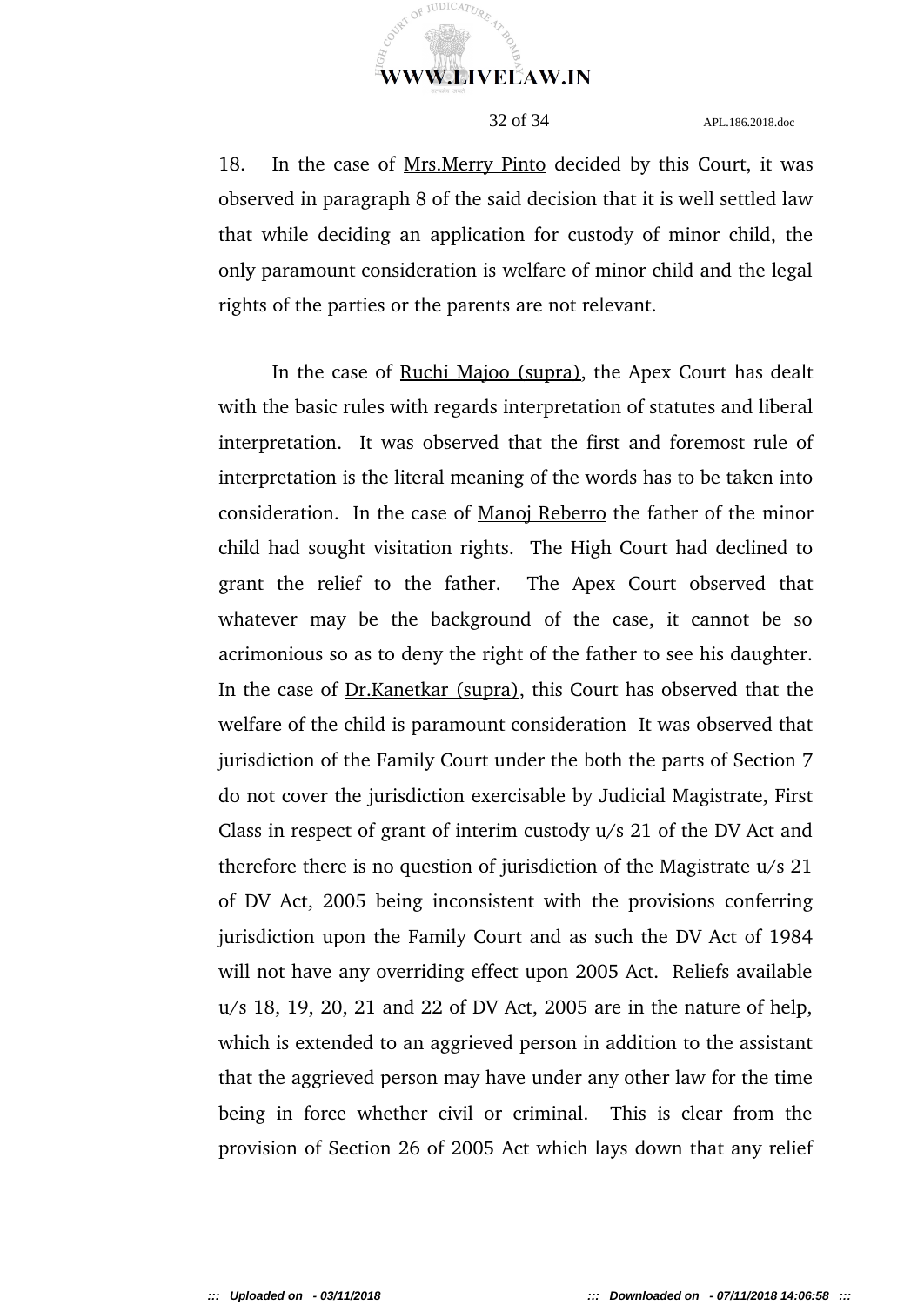

available u/s 18, 19, 20, 21 and 22 of DV Act may also be sought in any legal proceedings before the Civil Court, Family Court or a Criminal Court. In other words, the relief available under the 2005 Act are supplementary in nature and do not exclude similar reliefs available under the other laws. This is further re-affirmed by the provisions of Section 36 of 2005 Act prescribing that the provisions of this Act shall be in addition to and not in derogation of provisions of any other law for the time being in force.

19. It was also observed that the application filed under Section 21 of the Domestic Violence Act seeking interim custody is maintainable before a Magistrate exercising jurisdiction in relation to area where family Court is established and the Magistrate has jurisdiction to decide such an application in accordance with law. Irresistible conclusion further would be that the application filed under Section 21 before the Court of Judicial Magistrate First Class Amravati in the instant case is tenable and impugned order cannot be assailed on the ground of want of jurisdiction.

20. For the reasons stated herein above, I do not find that the order passed by the Courts below suffers from any legal infirmity and petition is therefore devoid of merits and same deserves to be dismissed. Hence, I pass the following order.

### **ORDER**

(i) Criminal Application No.186 of 2016 stands dismissed;

(ii) the impugned orders are confirmed;

(iii) Parties to comply the order dated  $5<sup>th</sup>$  January 2018 passed by learned Metropolitan Magistrate, 31<sup>st</sup> Court, Vikroli, Mumbai.

**(PRAKASH D. NAIK, J.)**